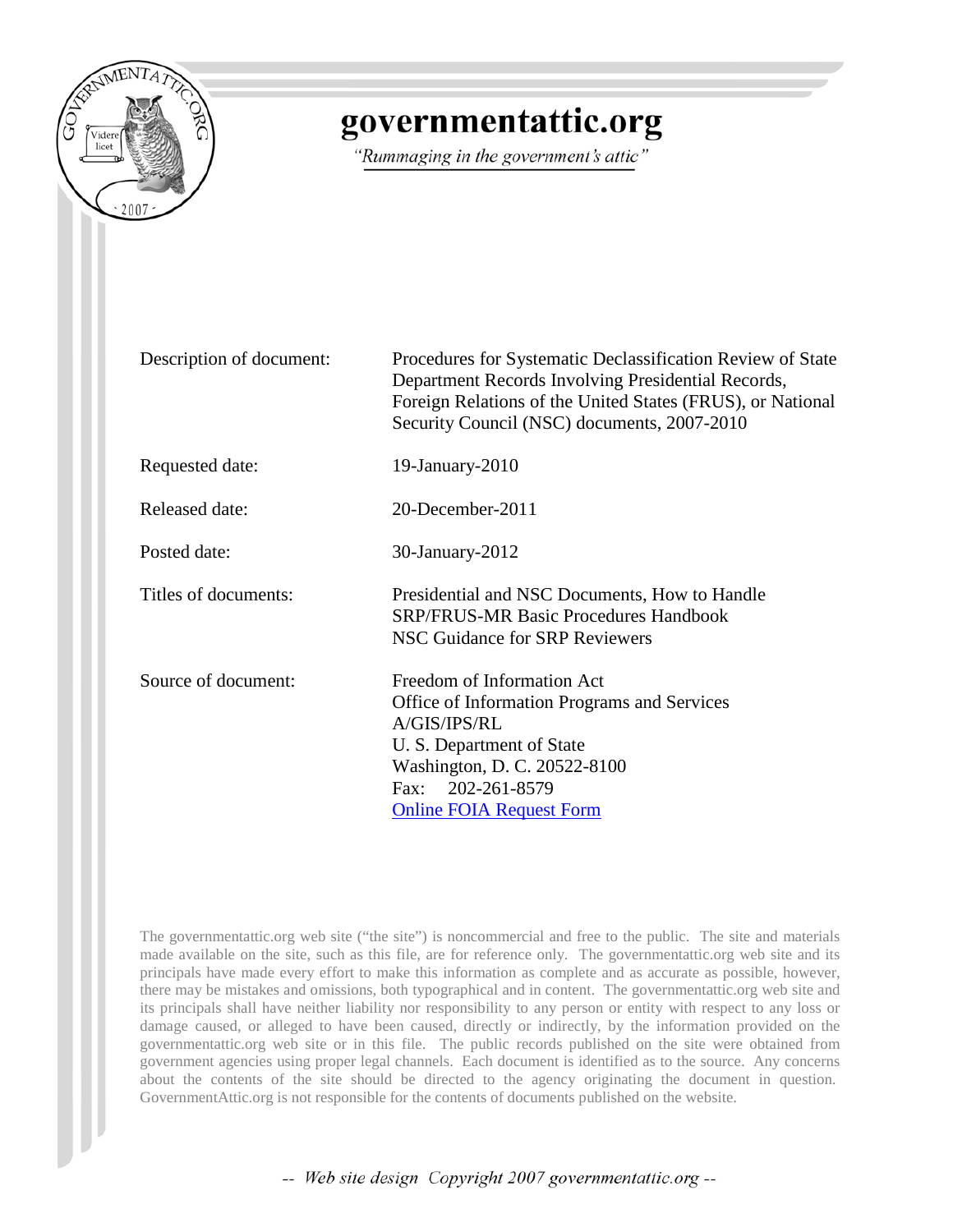

### **United States Department of State**

*Washington,* **D.C.** *20520* 

**DEC 2 0 2011** 

Case No.: 201001020

In response to your request dated January 19, 2010 under the Freedom of Information Act (Title 5 USC Section 552), we conducted a search of the records of the Bureau of Administration and retrieved three documents responsive to your request.

After reviewing these documents, we have determined that all three may be released in full. All released material is enclosed.

The Freedom of Information Act provides for the recovery of the direct costs of searching for and duplicating records requested for non-commercial use. However, no fee is charged for the first two hours of search time or for the first one hundred pages of duplication. Since less than two hours of search time have been expended and fewer than one hundred pages have been duplicated in this case, your request has been processed without charge to you.

We have now completed the processing of your case. If you have any questions, you may write to the Office of Information Programs and Services, SA-2, Department of State, Washington, DC 20522-8100, or telephone us at (202) 261-8484. Please be sure to refer to the case number shown above in all correspondence about this case.

We hope that the Department has been of service to you in this matter.

Sincerely,

France Tummins

Sheryl L. Walter, Director Office of Information Programs and Services

Enclosures: As stated.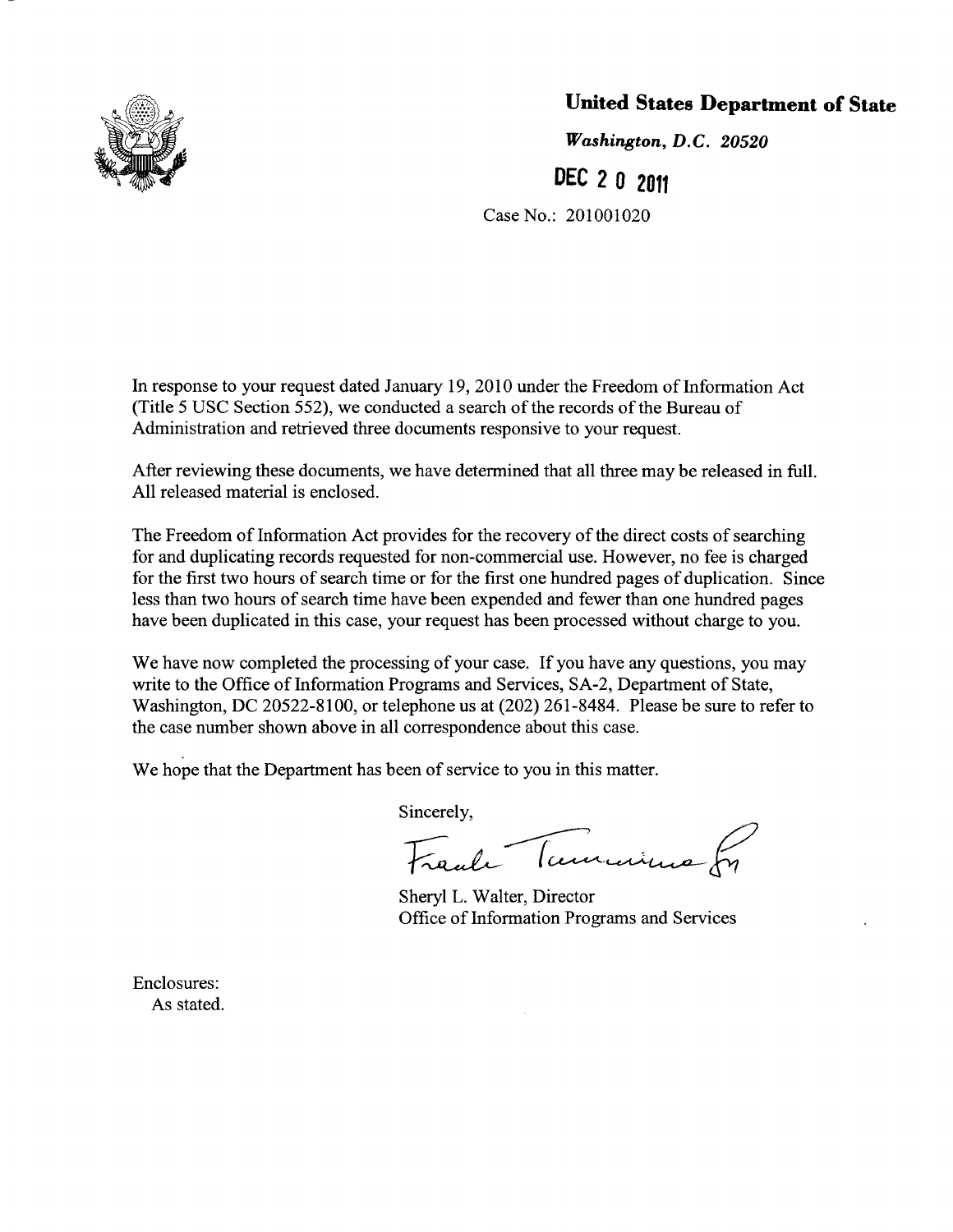# UNCLASSIFIED  $\mathbb{I}$  1

# RELEASED IN FULL

#### PRESIDENTIAL AND NSC DOCUMENTS, HOW TO HANDLE

#### I. UNDER MANDATORY REVIEW

|        | Category                                             |                             |                                                                                                                                                                                                                                                                                                        | Use              |
|--------|------------------------------------------------------|-----------------------------|--------------------------------------------------------------------------------------------------------------------------------------------------------------------------------------------------------------------------------------------------------------------------------------------------------|------------------|
|        | of Docs.                                             | Source                      | Disposition                                                                                                                                                                                                                                                                                            | Form No.         |
|        | 1. State<br>docs.                                    | Pre-<br>Reagan<br>libraries | $(1)$ Review under E.O.<br>(2) Send review results to Pres.<br>Lib. together with documents.                                                                                                                                                                                                           | $PL-1$           |
|        | 2a. NSC<br>primary<br>interest                       | Pres.                       | For Reagan administrations<br>libraries (to 1/20/89) and earlier material:<br>(1) Review under E.O.<br>(2) Send review results to Pres.<br>Lib. together with documents.<br>[Note exceptions requiring<br>referral to NSC with<br>recommendation in NSC<br>Declassification Review<br>Policy 11-9-06.] | $PL-5$<br>$PL-3$ |
| $2b$ . | $\mathbf{u}$                                         | $\mathbf{W}$                | For Bush 41 administration and later<br>material:<br>(1) Review under E.O.                                                                                                                                                                                                                             |                  |
|        |                                                      |                             | (2) Send recommendations to NSC<br>for R, P, & D docs, with docs. PL-3                                                                                                                                                                                                                                 |                  |
| 3.     | State<br>docs $w/$<br>Pres. or<br>NSC com-<br>ponent | H.                          | (1) Review under E.O.<br>(2) Release, excise, or deny any<br>pre-Bush 41 docs without<br>referral to NSC (except NSC<br>numbered series).                                                                                                                                                              | $RD-1$           |
|        |                                                      |                             | (3) Send referral for concurrence<br>to NSC for post-Reagan R, P, &<br>D docs.<br>(4) After NSC reply, send review<br>results to library, together                                                                                                                                                     | $RF-2$<br>$PL-1$ |
|        |                                                      |                             | with documents.                                                                                                                                                                                                                                                                                        |                  |

B129a

 $\Delta \sim 10^4$ 

UNITED STATES DEPARTMENT OF STATE REVIEW AUTHORITY: FRANK TUMMINIA<br>DATE/CASE ID: 14 NOV 2011 201001020

 $\sim$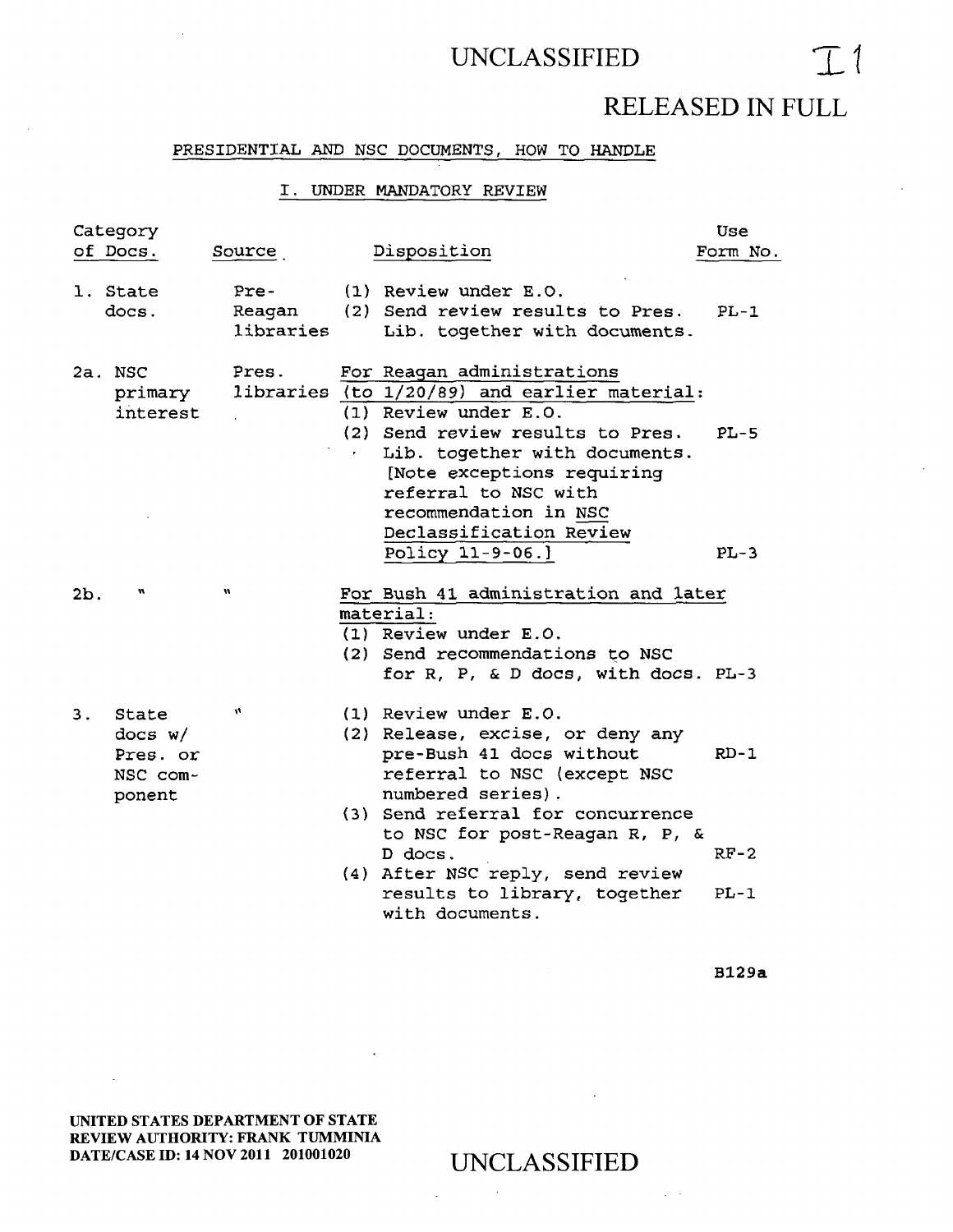## RELEASED IN FULL

#### MANDATORY DECLASSIFICATION REVIEW

While most of the access requests received by the pepartment are made under the FOIA, a considerable number, particularly referrals from NARA and the Presidential Libraries, are made under the mandatory review (MR) provisions of E.O. 12958. Researchers often use MR because the requests are for specific documents that have been "withdrawn" from the open shelves because of classification.

Mandatory Review Authority. Sec. 3.5. of E.O. 12958 specifies that, "all information classified under this *order or predecessor orders shall be subject to a review for declassification by the originating agency if: (1) the*  request *for a review describes the document or material containing the information with sufficient specificity to enable the agency to locate it with a reasonable amount of effort".* Documents at NARA and the Libraries lend themselves to MR requests because requesters have access to lists of the withdrawn documents that contain all the required information.

Mandatory Review Exclusions. This same section of the E.O. contains an exception, specifying that documents shall be reviewed for declassification if *"(3) the information has not been reviewed for declassification within the past 2 years. If the agency has reviewed the information within the past 2 years,* or *the information is the subject of pending litigation, the agency shall inform the requester of this fact and of* the *requester's appeal rights."* In practice, if the reviewer learns that the documents are under litigation, the reviewer should stop processing the case and notify the requester that the documents are under litigation and therefore are not subject to mandatory review at this time. The requester need not be the same person who is litigating; it is the status of the documents that is determinative. There are no appeal rights.

As regards the two-year limitation, the reviewer may inform the requester of the results of the previous review, provide any documents released in full or part as a result

10/16/2007

Blll

UNITED STATES DEPARTMENT OF STATE REVIEW AUTHORITY: FRANK TUMMINIA DATE/CASE ID: 14 NOV 2011 201001020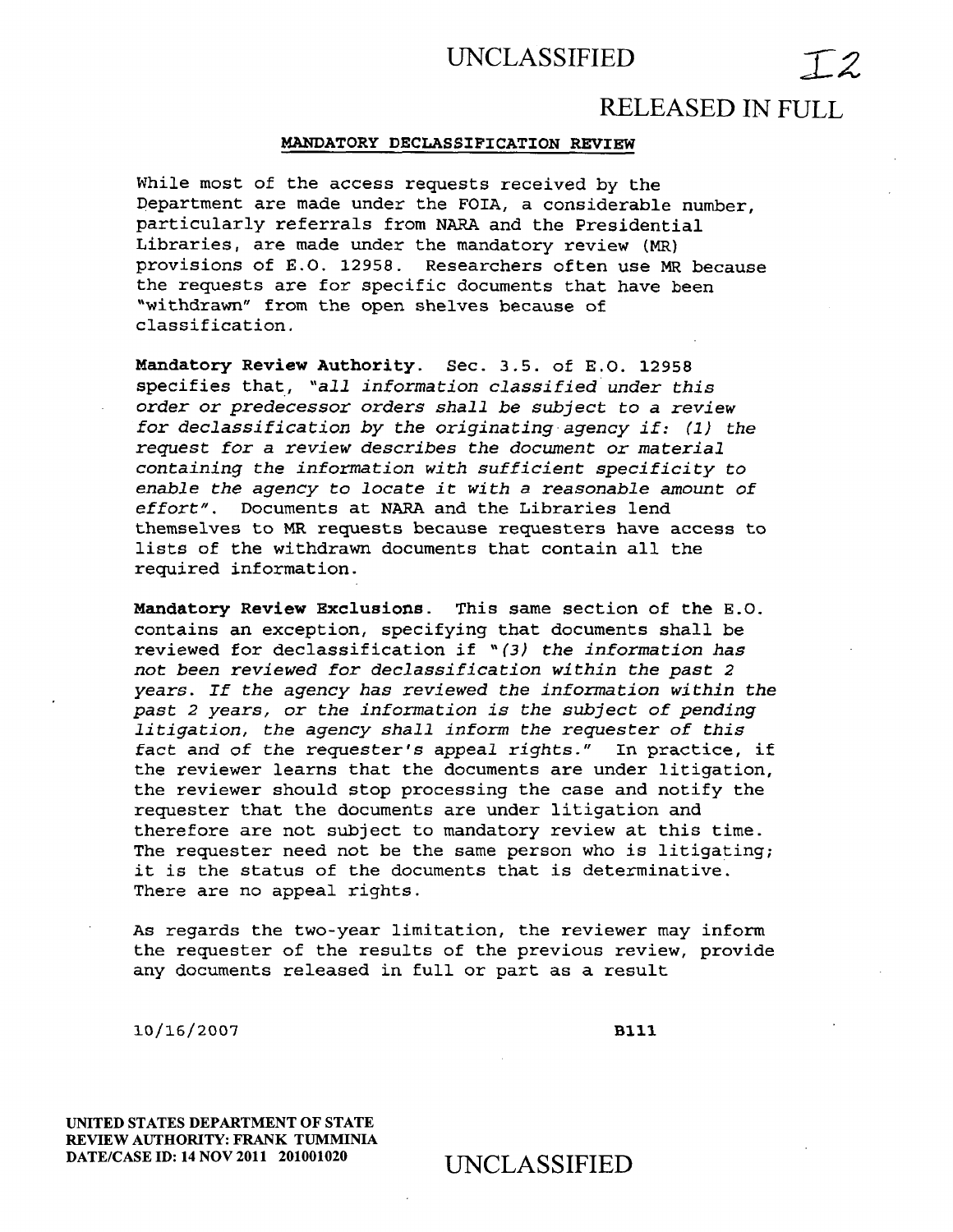of that review, and give the requester appeal rights for any withheld material. For purposes of appeal, the requester should be treated as an original requester. In a simple case involving only a few documents, the reviewer may determine that it is advantageous to re-review the documents in the new case.

FOIA Exemptions Can Be Used. E.O. 12958 Section 6.2(c} states that, *"Nothing in this order limits the protection afforded any information by other provisions of law, including the Constitution, Freedom* of *Information Act exemptions, the Privacy Act of 1974 and the National Security Act of 1947, as amended."* Additionally, the Presidential Records Act specifies that the Reagan and subsequent Presidential Libraries are to be administered by the Archivist of the U.S. in accordance with the FOIA. The effect of this is that, except for referrals from the Carter and earlier Presidential Libraries, FOIA exemptions other than (b) (5) may be used in doing mandatory reviews.

In marking documents, reviewers should use the relevant E.O. classification category, e.g. 1.4(d) or 25X6, for classified withholdings and FOIA exemptions e.g. FOIA (b) (4) to indicate FOIA withholdings. Reviewers should be aware that, while NARA and the Libraries will respect our determinations as to classification, they might treat other FOIA exemptions as recommendations.

NOTE: CASES INVOLVING DIPLOMATIC SECURITY. MR cases should not be sent to *DS* for direct reply, even when the case consists of only DS documents. Instead request DS to review the documents and to return them to IPS for processing.

See: Presidential Library Documents, Presidential Deeds of Gift, and Exemptions and Citations, Checklist of.

10/16/2007 Bllla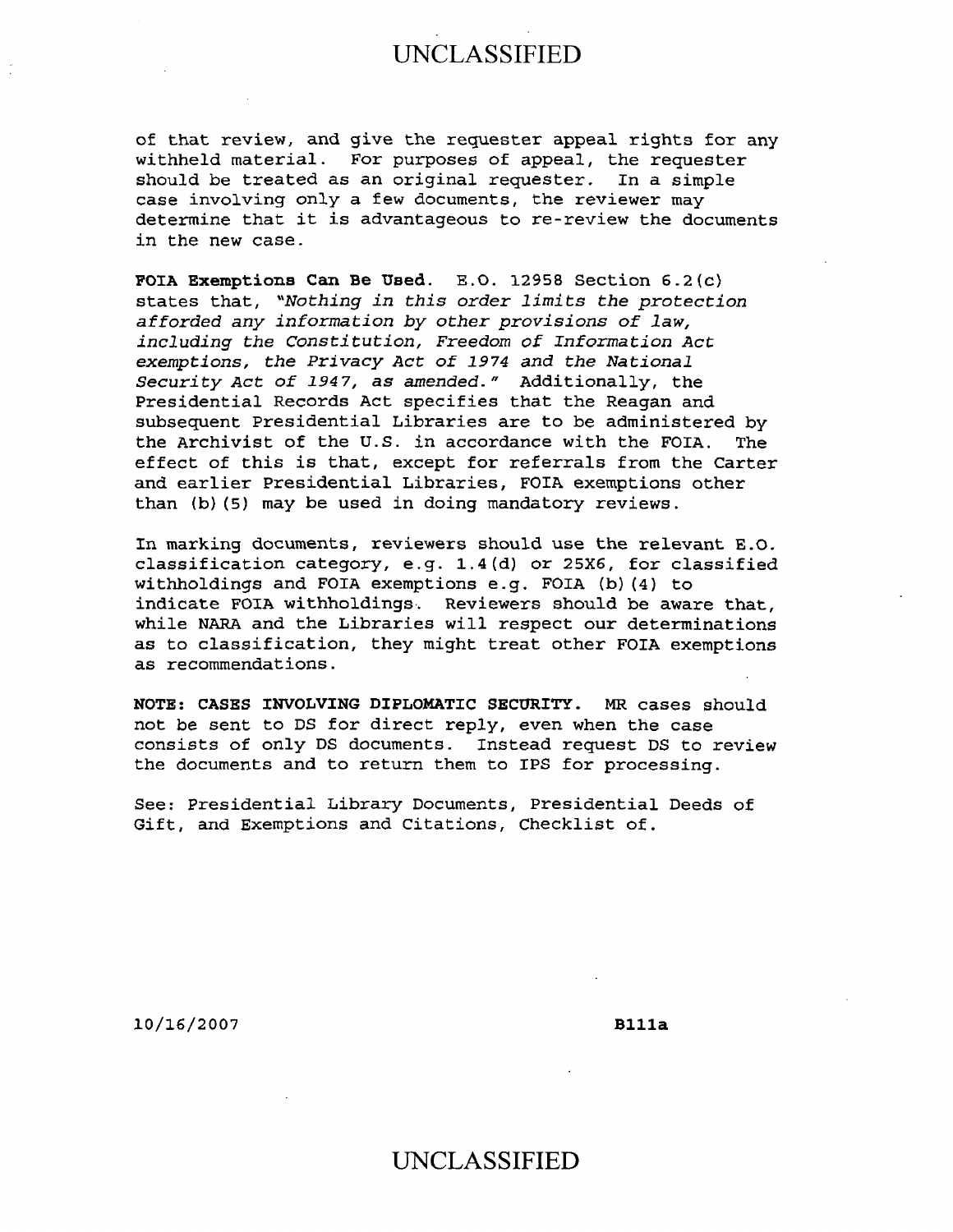$\label{eq:2.1} \frac{1}{\sqrt{2}}\int_{\mathbb{R}^3}\frac{1}{\sqrt{2}}\left(\frac{1}{\sqrt{2}}\right)^2\frac{1}{\sqrt{2}}\left(\frac{1}{\sqrt{2}}\right)^2\frac{1}{\sqrt{2}}\left(\frac{1}{\sqrt{2}}\right)^2\frac{1}{\sqrt{2}}\left(\frac{1}{\sqrt{2}}\right)^2.$ 

 $\begin{array}{c} \mathbf{y} \\ \mathbf{y} \\ \mathbf{y} \end{array}$ 

 $\bar{\boldsymbol{\beta}}$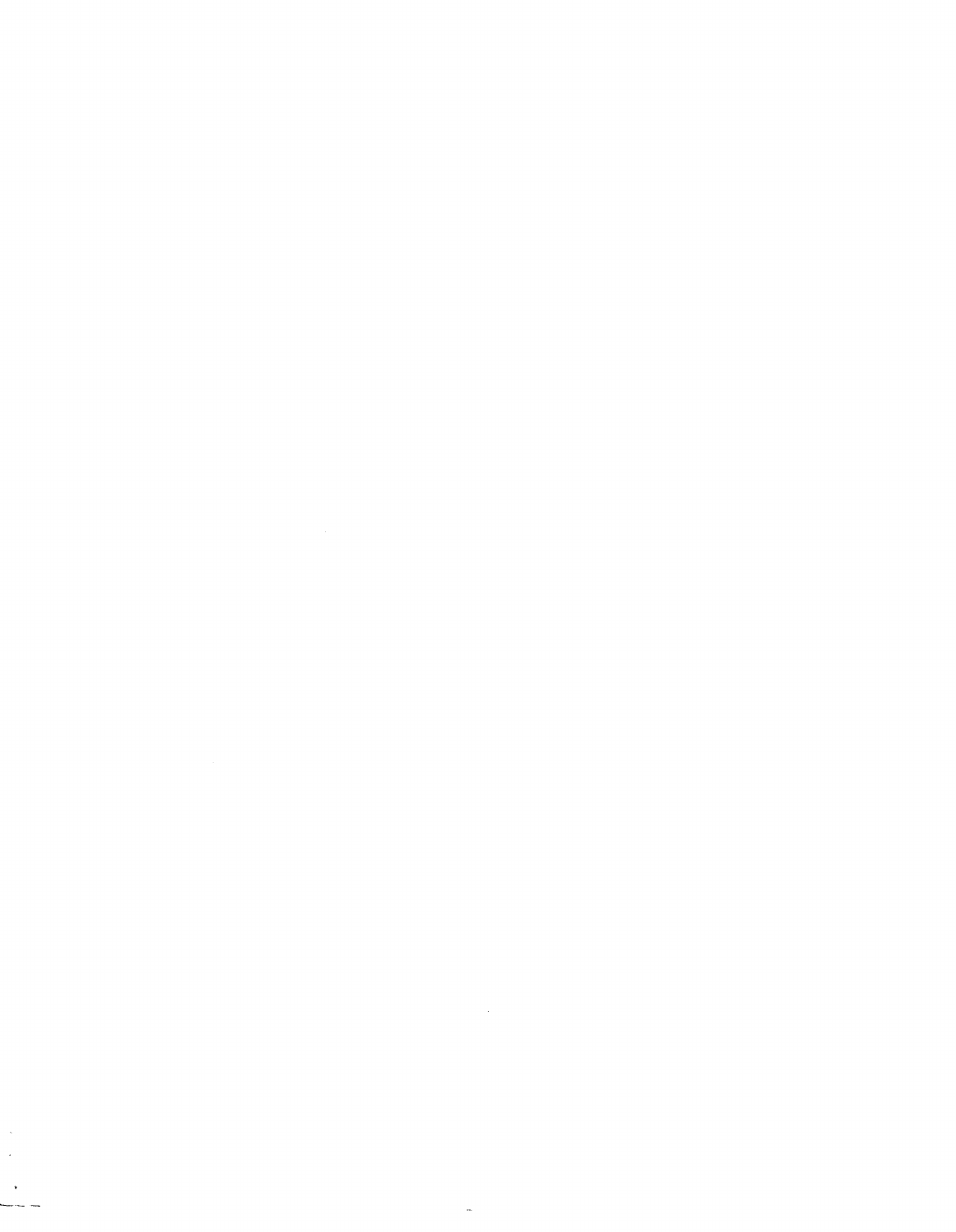UNCLASSIFIED RELEASED IN FULL

 $1.3$ 

#### **SRP/FRUS-MR**

## **Basic Procedures Handbook**

- 1. Introduction to FRUS-MR
- 2. Mandatory Review & FOIA Procedures Checklist
- 3. Review Guidance and Reference
- 4. MR & FOIA exemptions, Basic Reference Card
- 5. Review Results Codes
- 6. NSC: TS downgrading and Waiver Guidance

SWW, 5/19/2010, Classnet, Common. S:, FRUS-M, SRP/FRUS-MR Basic Procedures Handbook

UNITED STATES DEPARTMENT OF STATE REVIEW AUTHORITY: FRANK TUMMINIA DATE/CASE ID: 14 NOV 2011 201001020

UNCLASSIFIED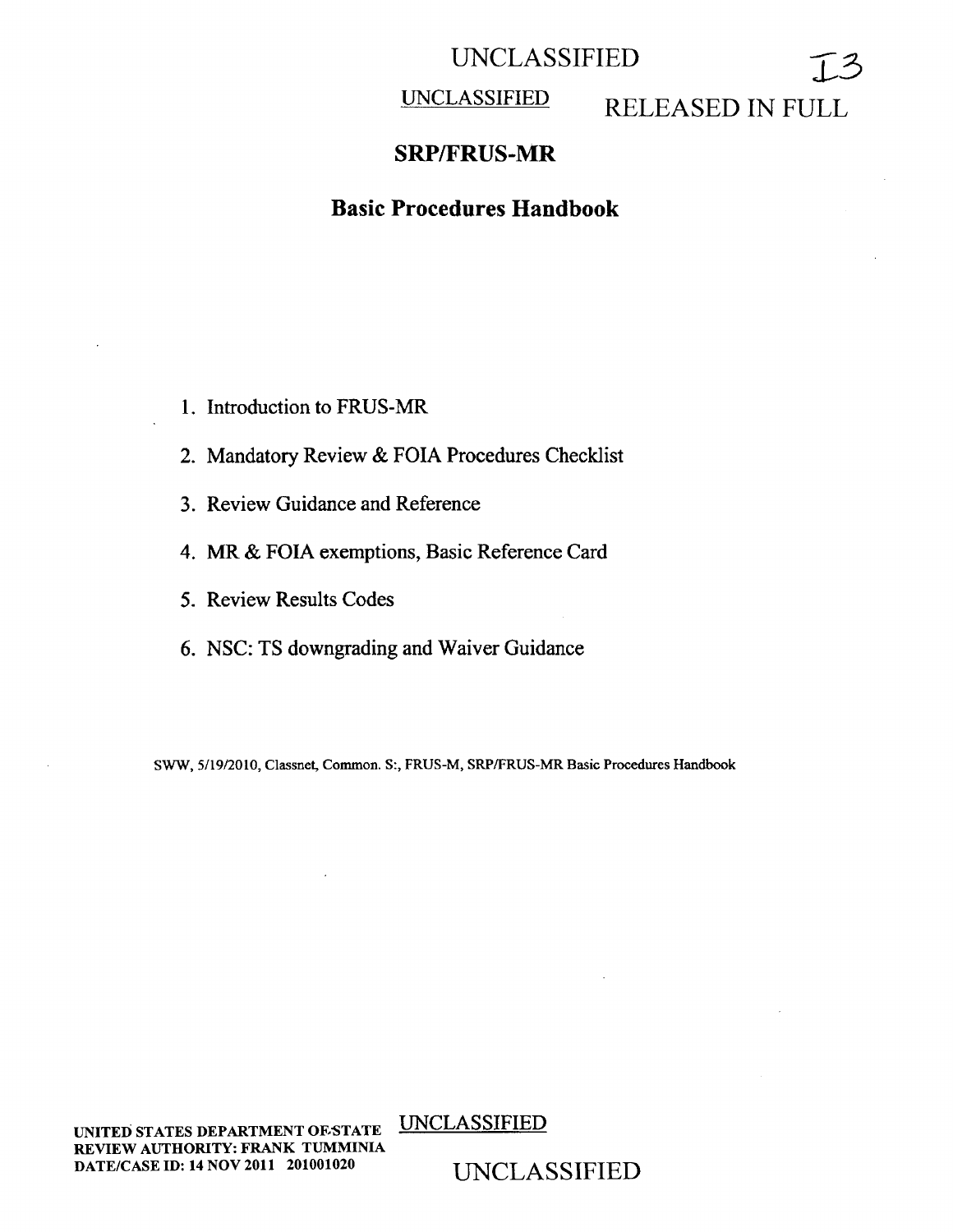#### Introduction to FRUS-MR

FRUS-MR is one of three "branches" in the systematic review program (SRP) office. We are responsible for Freedom of Information Act cases for documents over 25 years old, mandatory declassification review cases, and the declassification review of documents for the *Foreign Relations of the United States* (FRUS) documentary series.

The other two SRP branches carry out systematic declassification review of 25-year-old hard copy paper documents (SRP/PR, paper review) and telegrams on the computer (SRP/ER, electronic review). SRP is a component of the Office of Information Programs and Services (IPS) in the A bureau.

Our FOIA and mandatory review cases are referrals from the Presidential Libraries, the National Archives and Records Administration (NARA), or other agencies or governments. In addition FRUS/MR undertakes special projects from time to time, e.g., the declassification review of NATO · documents.

The principal differences between the FOIA and MR are:

- FOIA is legislatively based (5 USC 552); mandatory review is authorized under Executive Order 13526.
- Under the Presidential Records Act, FOIA applies to presidential records only from the Reagan era forward. The papers of previous presidents are considered private donated historical materials, access to which is controlled by their deeds of gift and mandatory review under the E.O.
- Mandatory requests may be for documents or material of any age that may be retrieved only with a "reasonable amount of effort," i.e., with fairly specific identification; FOIA requests may be for anything.
- FOIA cases are justiciable; MR cases are not: final appeal is to an interagency board (ISCAP). Initial appeals for both are internal. We staff both types of appeals.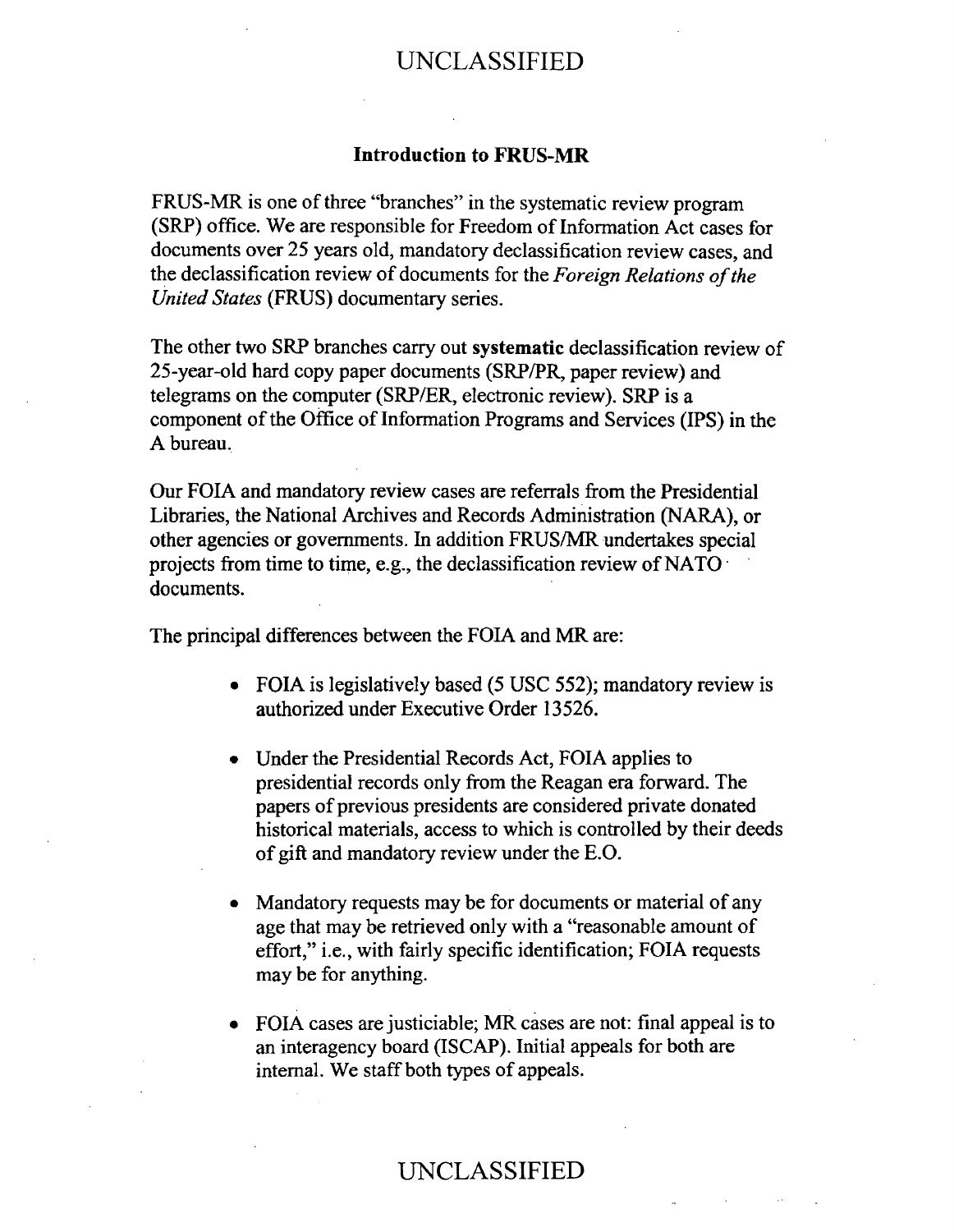#### -2-

• Both declassification methods, however, have a series of exemptions that allow documents to be withheld (see separate list).

FR (FOIA Referral) and MR (Mandatory Referral) cases are assigned to WAE reviewers in FRUS-MR generally according to their areas of expertise (and clearances). As case documents are reviewed, each document is stamped with the review recommendation, which the reviewer also enters on the accompanying document list (see separate paper on procedures). Then a letter or memo is prepared conveying the results of the case review to the requesting agency and/or referrals to other agencies with "equities" in the material. Review is a two-tier process, with a Senior Reviewer from the office reviewing the case results and signing the letter(s). During case outprocessing the detailed review results are entered into an IPS database called "Freedoms," after which the letters are dispatched by the mailroom.

Unlike in systematic review, which is an "up or down" decision on each document, reviewers doing FR and MR cases may excise or "redact" sensitive portions without denying the entire document. And unlike the FOIA and privacy branches, which deal with imaged documents on the computer using a program called "Workflow," FRUS-MR deals mostly with hard copy documents.

Note that information may be withheld, even if it is unclassified under the terms of the E.O., under provisions of the FOIA, Privacy Act, Visa Act, etc. This is often referred to as NNSI, or non-national security information.

Various written sources of guidance and precedents are available to aid reviewers (see separate paper), and collegial consultation among reviewers is encouraged.

The remainder of this introductory material concerns only the FOIA and MR work of the office. While the review principles are the same, FRUS procedures differ. FRUS has its own legislative mandate (22 USC 4351) that calls for publication within 30 years of the events-a deadline not always met. FRUS volumes are prepared and published by the historian's office, PA/HO. The role of FRUS-MR is to perform a declassification review of the documents for State Department equities only--not those of other agencies.

SWW, 2/21/08, Classnet, Common, S:, FRUS-M, Introduction to FRUS-MR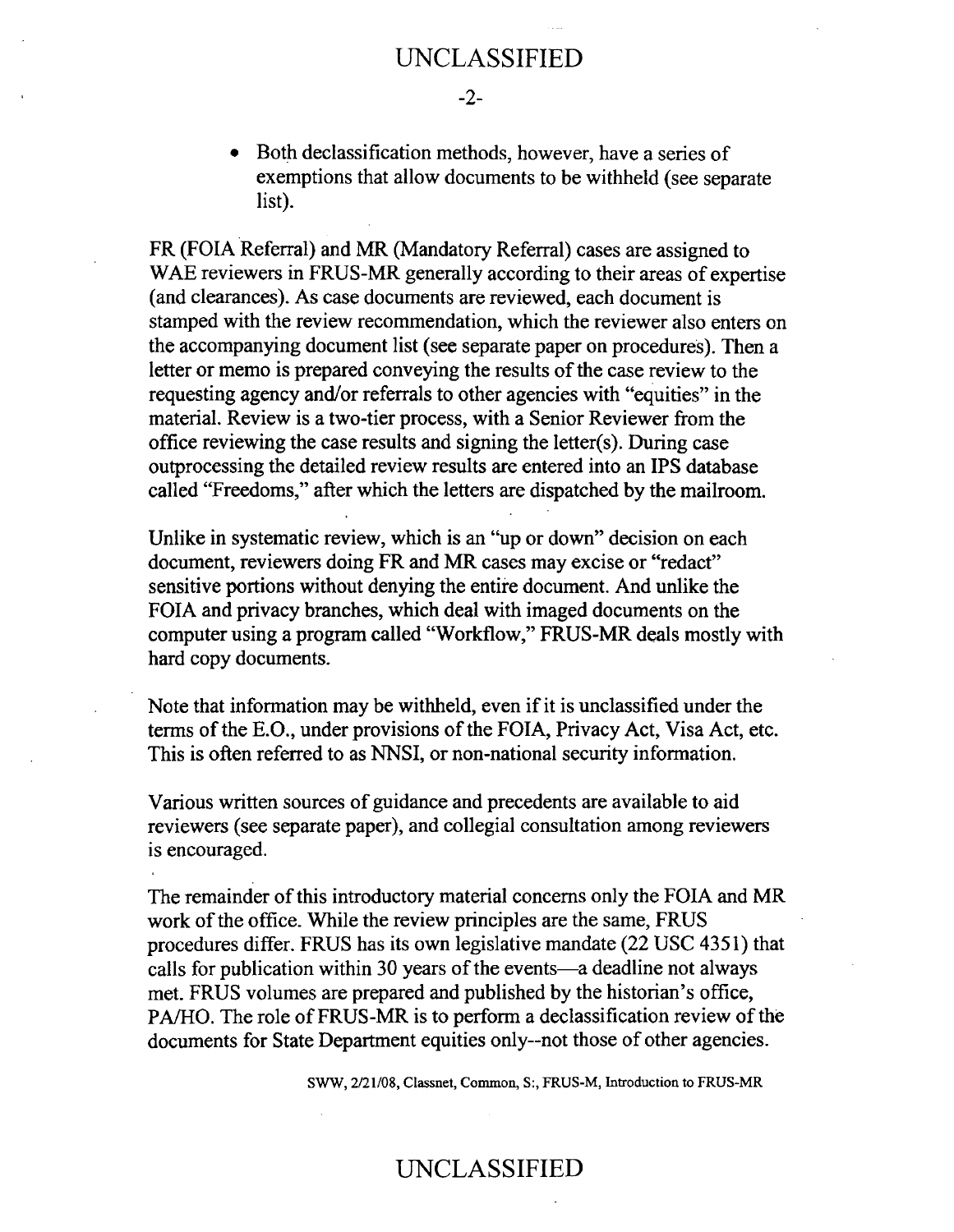#### Mandatory Review & FOIA Procedures Checklist

- 1. Cases will be put in your inbox, as will notices that you have a TS or RD case in the appropriate safe. (Completed TS cases are in the vault.) RD is Restricted Data concerning nuclear weapons for which a "Q" clearance is required. SCI case folders are handled normally, since their documents are physically in INR (see "Codeword Documents" in the Gray Book for codeword review procedures).
- 2. A reviewers' worksheet/document list is in each folder. Fill out the top of the doclist, including the statistics after your review is complete. Mark the review results for each document on the worksheet as you go along. (See the review result codes in a separate paper.)
- 3. TS documents must be secured at COB. Before starting review, downgrade TS if possible and permitted (see separate guidelines for NSC documents). Downgrade only State and NSC documents. Mark the downgrade on the worksheet and the document red stamp, or below the black stamp. If you were able to downgrade all the TS, take off the case's TS cover sheet.
- 4. If there are duplicate documents identified by Freedoms in other cases, a dupe doc list will be put in the case file. This list is designed to help achieve IPS-wide review consistency, but in practice it is not all that useful since not all other reviewed documents are included, there can be many false positives, and other dupes may have been reviewed a long time ago or have not yet been acted on.
- 5. Review, redact/excise as necessary, in erasable red pencil, and stamp each document in case folder (not the library letter). Use the red stamp for mandatories; the black stamp for FOIAs (samples attached).
- 6. Mark the exemption categories in the document's margin and on the stamp and doclist, e.g., "25x6" (see list of exemption categories in separate paper), i.e., exempt from 25-year declassification, reason 6. A declassification date or specific event must appear on the stamp for exemptions and denials. The maximums are 50 years from the date of original classification, except for  $b(1)$  human, which does not need a declass date.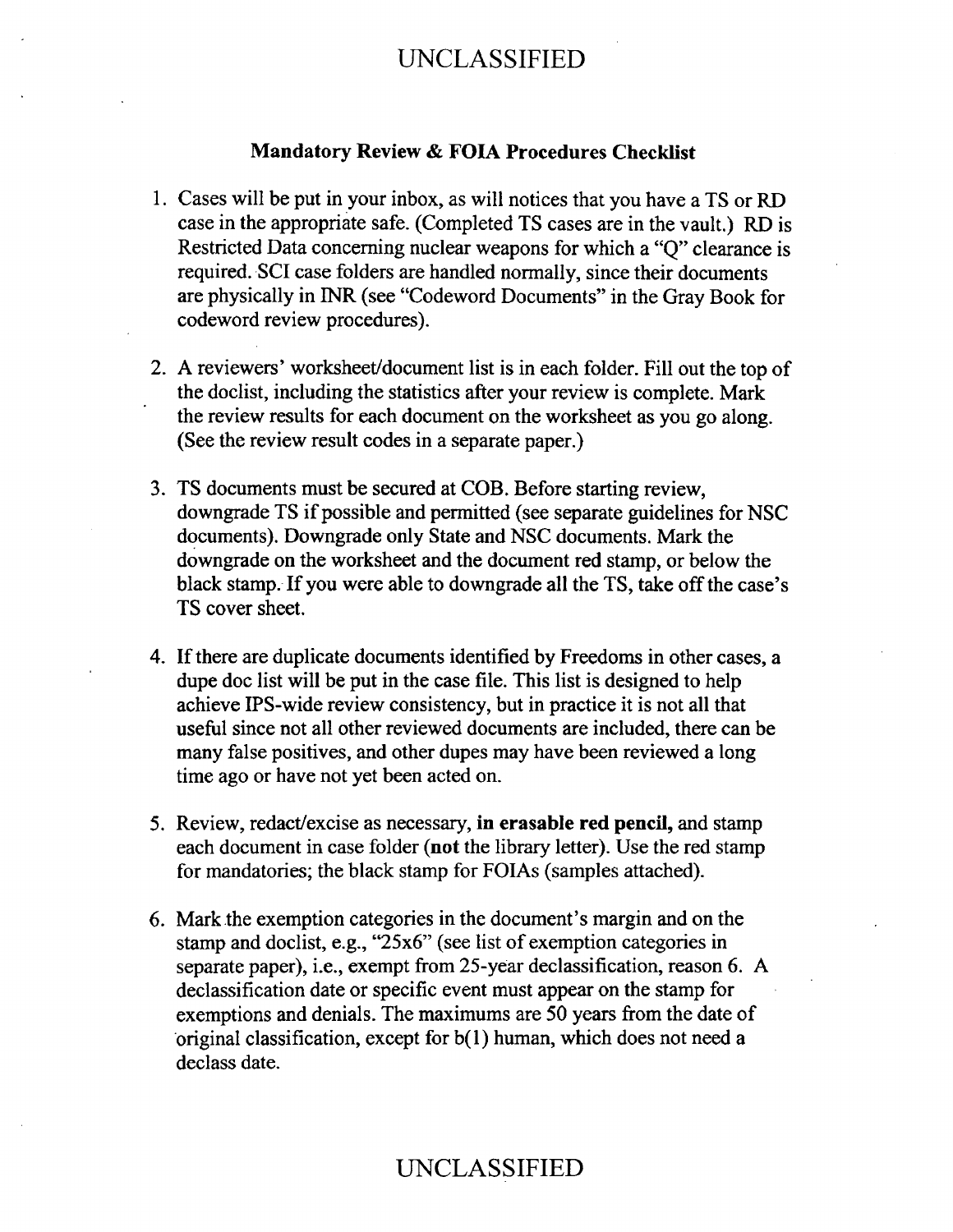- 7. Refer documents to other agencies (or governments) as you deem necessary. We customarily do not refer full denials. We have authority to act for other major agencies only in the case of the NSC, through the Reagan Administrations, and the Navy as of 2010. There are exceptions to the NSC's waiver of declassification authority for certain categories of material that must still be referred to the NSC, regardless of age. See separate paper.
- 8. Instructions may be left for the preparation of the letters for the case management officer, but for simple cases it's easier and quicker to do it yourself, according to the following procedures.
- 9. Prepare response/referral letter(s) and memo(s);
	- a. In MS Word 2007, click on Office Button in upper left comer, new, templates, IPS form letters" and choose a response action among the templates (each action brings up a different set of autotext canned language).
	- b. Insert case number in the summary tab in the properties box, *then click cursor in text area;*
	- c. Use appropriate autotext (you should see an autotext icon above the insert tab: click on it for options) for salutation, body, and signature block of letter/memo.
	- d. Apply appropriate classification for the letter/memo using the "Add-ins" tab in the tool bar.
	- d. Again from the "Add-in" tab, go to "Print, drafting information" which will automatically insert your name on the copies.
	- e. Go into the header and drop the classification heading down one line to leave room for the Department seal on the letterhead. (This is a fault in the templates that has yet to be corrected.)
	- f. Again from the "Add-in" tab, in the "Print" menu , select the appropriate action, usually "print both classified."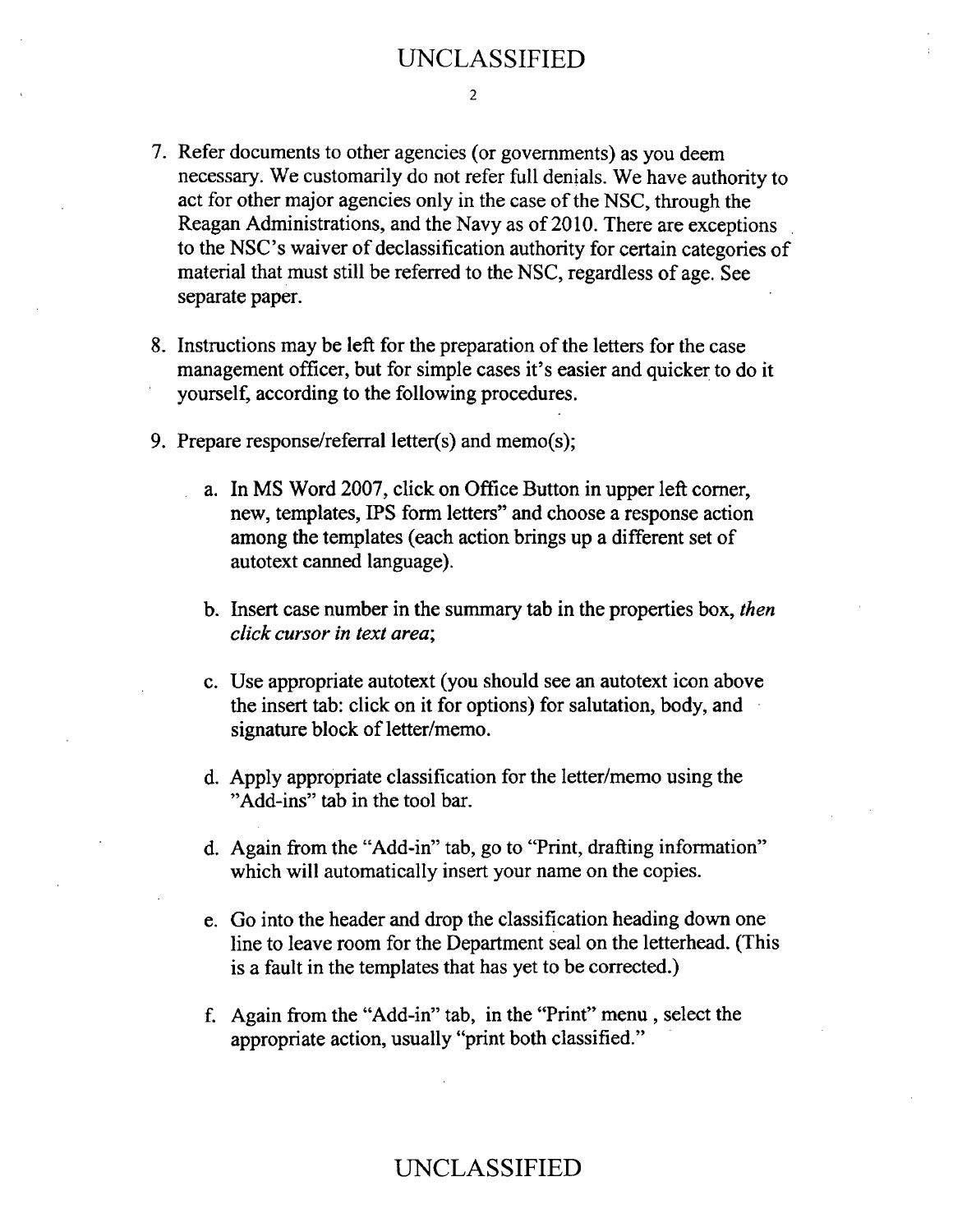3

- g. Save the replies in the "0" drive yearly case folders, but do not say yes when Word asks if changes should be saved when you close the document. Make sure you're in the right drive, or you won't be able to retrieve the letter without a search. (If you need to retrieve the responses soon after, try going to the Office Button menu rather than going to the "O" drive.)
- h. The print template makes one file copy with the drafting info for the case file. Otherwise, the only file is electronic in the "0" cases drive in classnet, mirrored on the S: drive, in the "cases" folder.
- 1 O.Make file copies of redacted or denied documents or State documents that require clearance from another agency or government (i.e., all but released) documents. For long documents, you may copy only the pages with redactions, but make sure to copy the front page as well for identification purposes.
- 1.1. Put case folder in the box in David's cubicle marked "cases for senior review," or put a placeholder there for TS or RD cases and put the actual cases in the appropriate safe.

SWW, 5119/2010, Classnet, Common. S:, FRUS-M, Mandatory Review & FOIA Procedures Checklist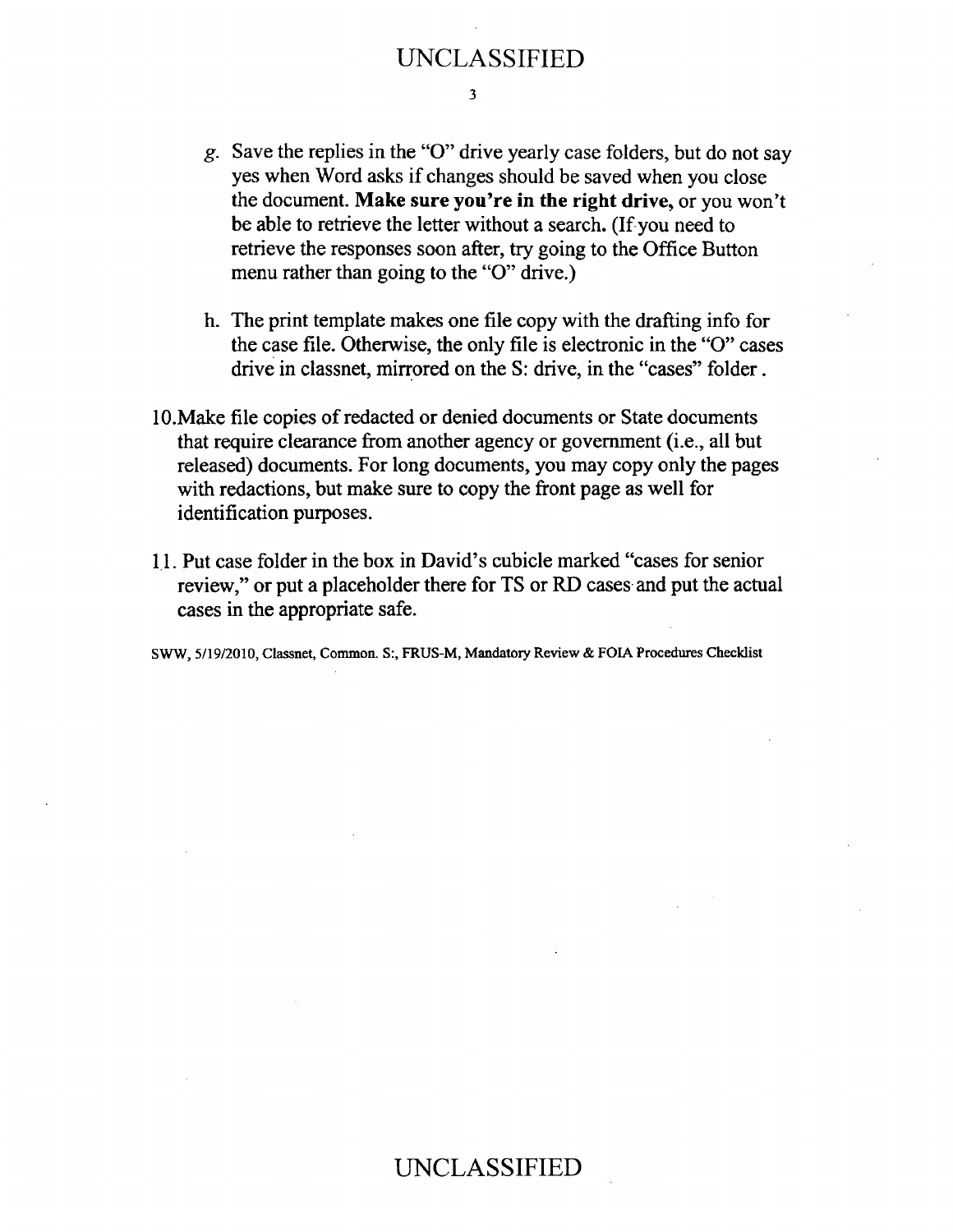#### Mandatory Review & FOIA Procedures Checklist

- 1; Cases will be put in your inbox, as will notices that you have a TS or RD case in the appropriate office safe. (Completed TS cases are in the vault.) RD is Restricted Data concerning nuclear weapons for which a "Q" clearance is required. SCI case folders are handled normally, since their codeword documents are physically in INR (see "Codeword Documents" in the Gray Book for SCI review procedures).
- 2. A reviewers' worksheet/document list is in each folder. Fill out the top of the doclist, including the statistics after your review is complete. Mark the review results for each document on the worksheet as you go along. (See the review result codes in a separate paper.)
- 3. TS documents must be secured at COB; there is no open storage. Before starting review, downgrade TS as possible and permitted (see separate guidelines for NSC documents). Downgrade only State and NSC documents. Mark the downgrade on the worksheet and the document red stamp, or below the black stamp. If you were able to downgrade all the TS documents, take off the case's TS cover sheet.
- 4. If there are duplicate documents identified by Freedoms in other cases, a dupe doc list will be in the case file. This list is designed to help achieve IPS-wide review consistency, but in practice it is not all that useful since not all other reviewed documents are included (e.g., FRUS  $&$  ER), there can be many false positives, and other dupes may have been reviewed a long time ago or have not yet been acted on.
- 5. Review, redact/excise as necessary, in erasable red pencil, and stamp each document in case folder (not the library letter). Use the red stamp for mandatories; the black stamp for FOIAs (samples attached). Mark the review result on the doclist (see result codes in separate paper).
- 6. Mark the exemption categories in the document's margin and on the stamp and doclist, e.g., "25x6" (see list of exemption categories in separate paper), i.e., exempt from 25-year declassification, reason 6. A declassification date or specific event must appear on the stamp for exemptions and denials. The maximums are 50 years from the date of original classification or 25 years from the date of review, except for b(l) human, which does not need a declass date.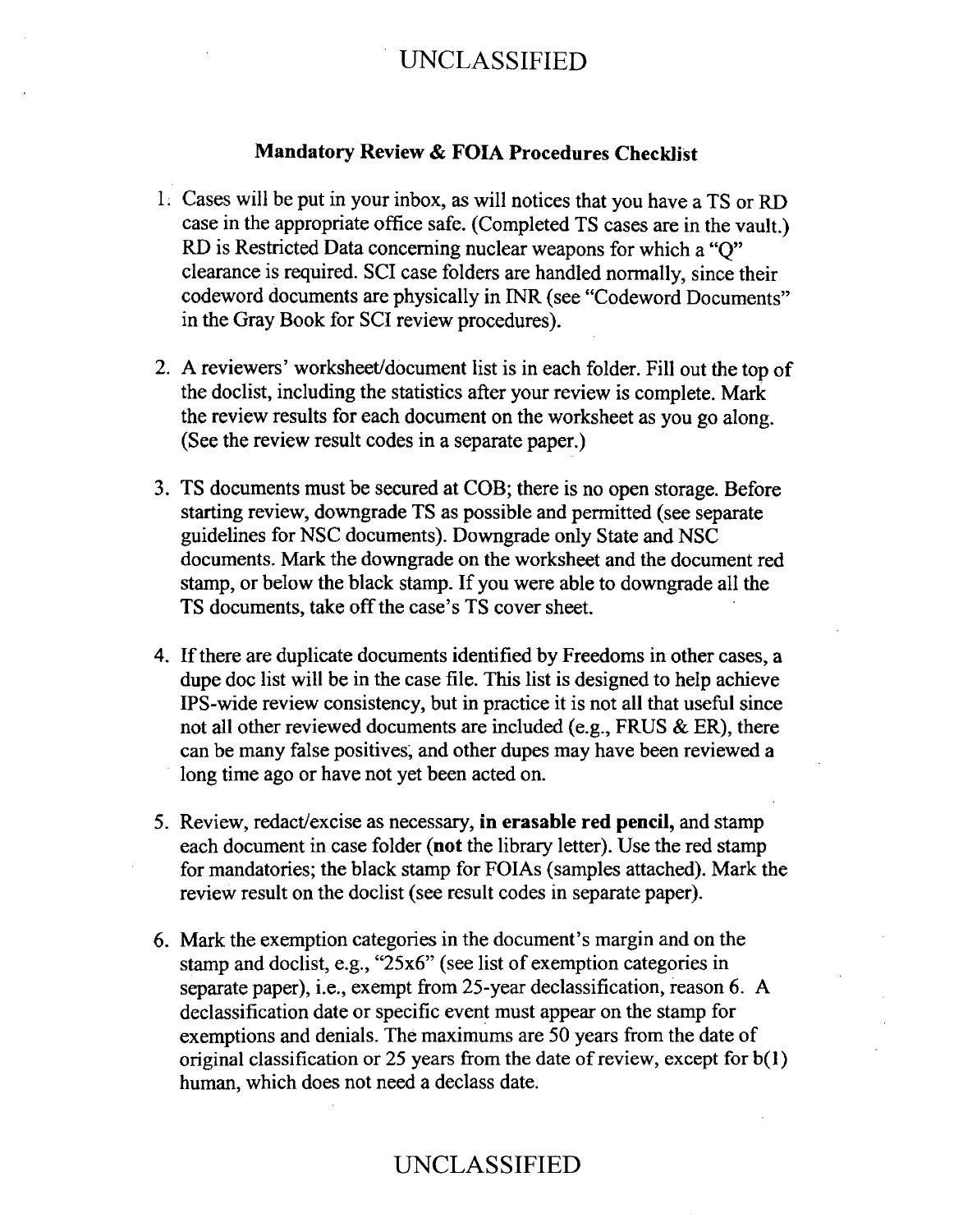- 7. Refer documents to other agencies (or governments) as you deem necessary. We customarily do not refer full denials. We have authority to act for other major agencies *only* in the case of the NSC--up through both terms of the Reagan Administrations--and the Navy. There are exceptions to the NSC delegation (see separate paper). Other DOD, CIA, Intel Community, etc., equities must be referred. With very few exceptions, all RD, FRD and SCI material must be referred.
- 8. Prepare response/referral letter(s) and memo(s). (An alternative method of using the letter/memo templates is attached.)
	- a. In MS Word, go to: "File, new, templates on my computer, IPS form letters" in dialogue box on right" and choose a response action among the templates (each action brings up a different set of autotext canned language). The most commonly used templates are "Presidential Libraries," "Referrals," ''NARA" and "Foreign Governments."
	- b. Insert case number in popup menu, *then click cursor in text area;*
	- c. Use appropriate autotext ("Insert, autotext, autotext") for address, salutation, body (use "properly classified" and "appeals" paras for excisions and denials), and signature block.
	- d. Apply appropriate classification for the letter/memo using the "Classification" toolbar, e.g., "Secret/Unclassified".
	- d. Go to "Print, drafting information" which will automatically insert your name on the copies.
	- e. Go into the header and drop the classification heading down one line to leave room for the Department seal on the letterhead. (This is a fault in the templates that has yet to be corrected.)
	- f. When finished, in the "Print" *menu on the too/bar* (not the one under file), select the appropriate action, usually "print both classified."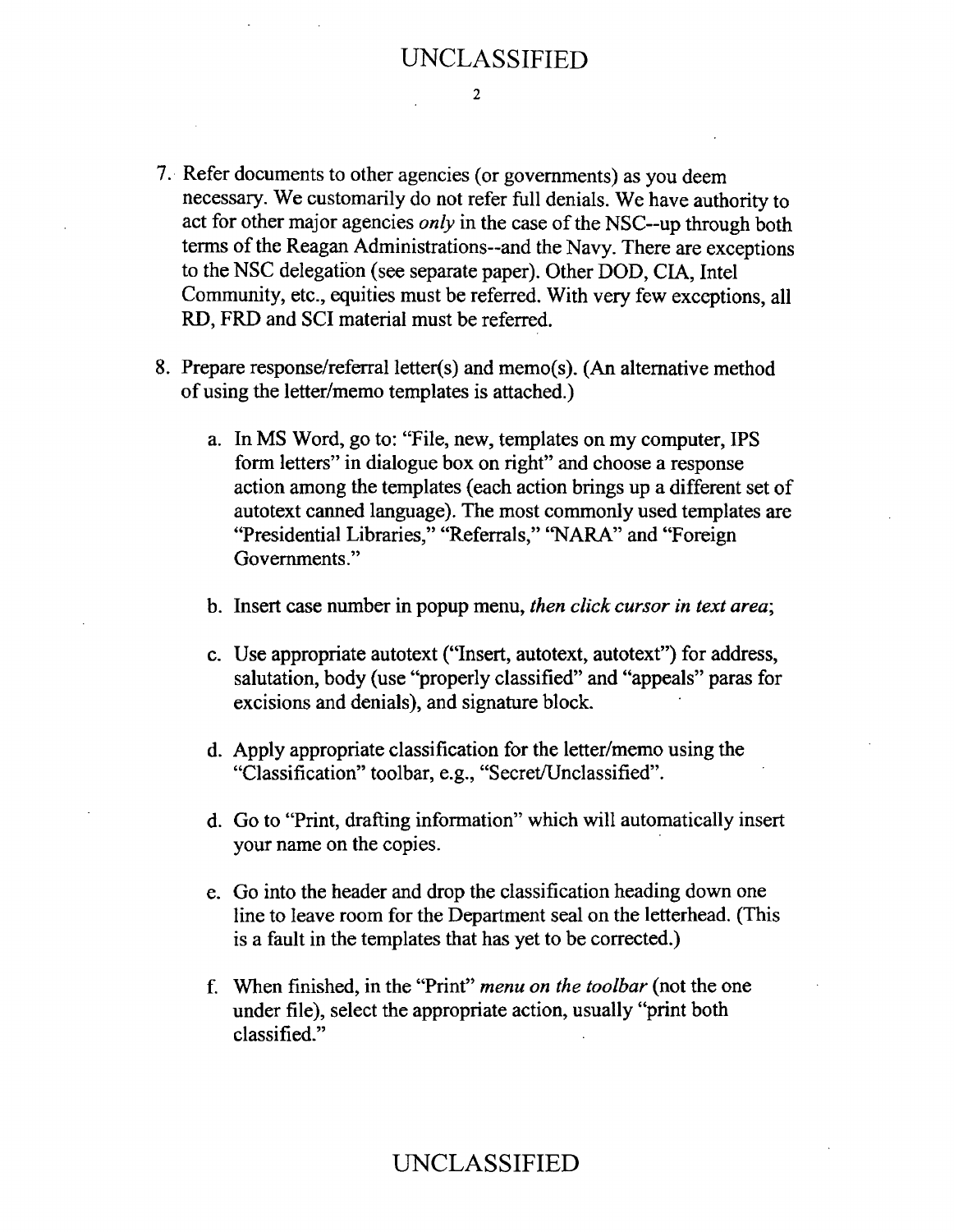- 3
- *g.* Save the replies in the "0" drive yearly case folders. Say "no" to the template changes dialogue box. Make sure you're in the right drive, or you won't be able to retrieve the letter without a search. (If you need to retrieve the responses soon after, try going to the bottom of the "file" menu rather than going to the "0" drive.)
- h. The print template makes one file copy with the drafting info for the case file. Otherwise, the only file is electronic in the "0" cases drive in classnet.
- 9. Make file copies of redacted or denied documents or State documents that require clearance from another agency or government (i.e., all but released) documents. For long documents, you may copy only the pages with redactions, but make sure you copy the front page as well for identification purposes.
- 10. Place case folders in the box on the file cabinet in David's cubicle marked "cases for senior review," or put a placeholder there for TS or RD cases and put the actual cases in the appropriate safe.

SWW, 2/14/08, Classnet, Common. S:, FRUS-M, Mandatory Review & FOIA Procedures Checklist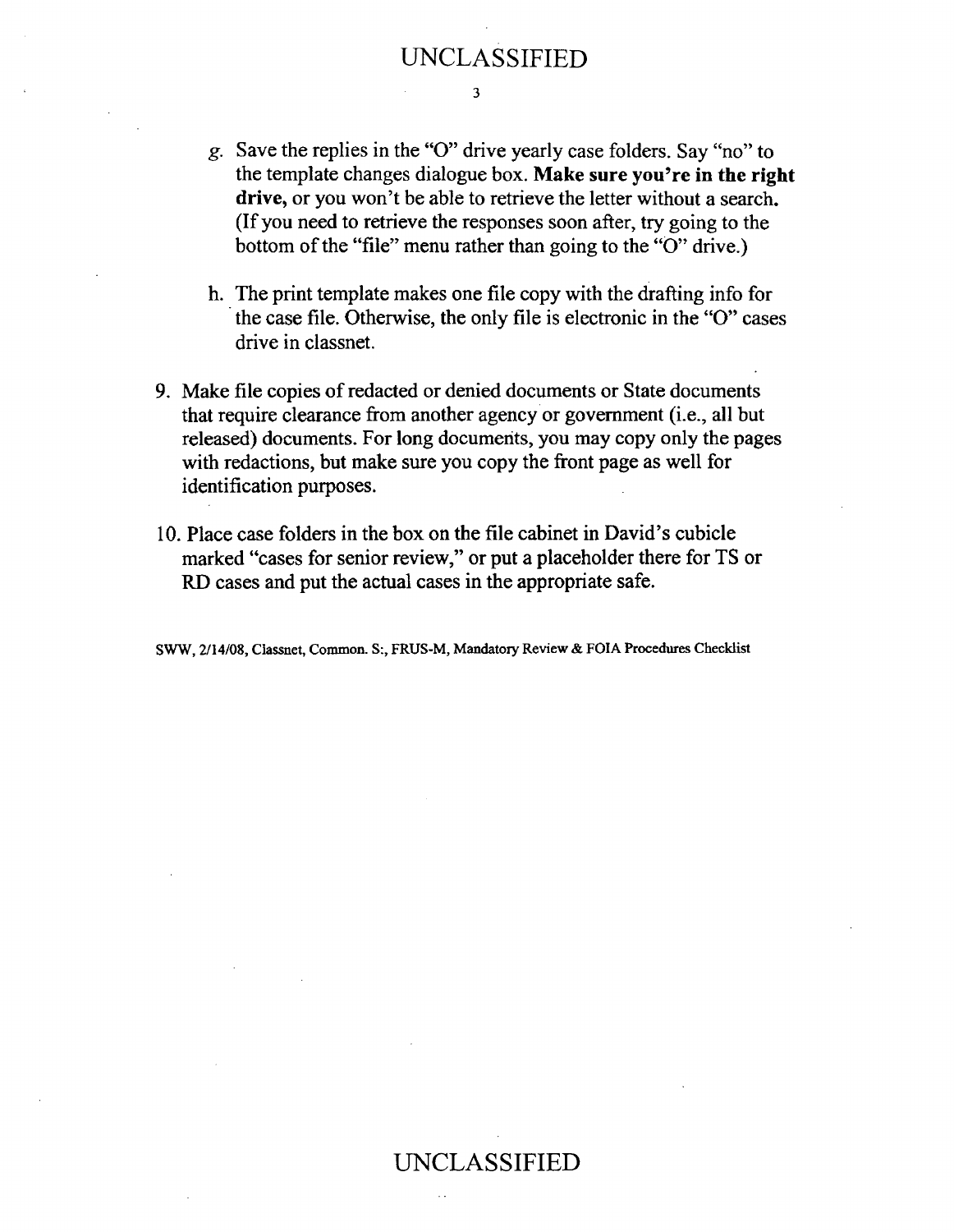#### Review Guidance and Reference

- 1. As a basic reference, become familiar with the "25-Year Declassification Guide" in the White Book (also on-line on the classnet, "S:" drive, 1-D).
- 2. The hard copy "White Book" in the metal bookcase and on Steve's desk contains guidance and reference material oriented more toward the timeframe of the work of SRP, viz., 25 years and older.
- 3. The "Red Book," on-line on the "S:" drive, is a substantive guidance book geared more toward contemporary documents reviewed by the FOIA branches, although it can be useful in our work as well.
- 4. The "Gray Book/' also on-line on the open net I: drive 1-C deals mostly with IPS-wide procedures.
- 5. The voluminous "Freedom of Information Act Guide" sprinkled . around is issued biennially by DOJ and is organized by exemption number. It may also be found on the DOJ web site.
- 6. NSC: There are exceptions to the waiver of declassification authority for certain categories of material that nevertheless must still be referred to the NSC, regardless of age. (See separate paper.) The White and Gray books contain a list of released-in-full presidential directives that is periodically updated. If a directive is on the list, it need not be referred to the NSC, even though it would normally come under an exception to the waiver.

SWW, 5/19/2010, Classnet, Common, S:, FRUS-M, Review Guidance and Reference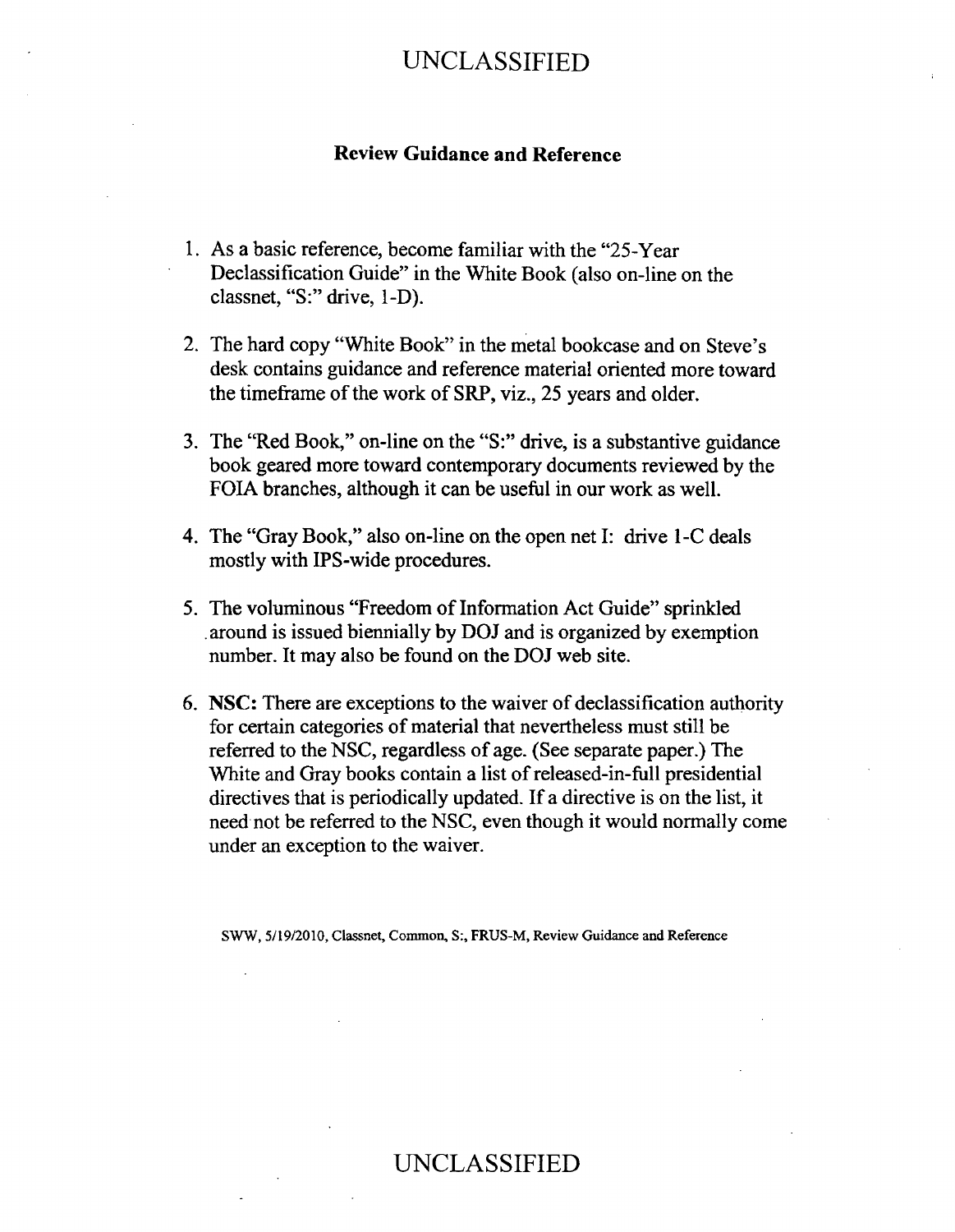#### Basic Reference Card Systematic & Mandatory Review

## 1. Summary of declassification exemption categories in Executive Order 12958, as amended by E.O. 13292 of 25 March 2003. Section 3.3.(b):

- ( 1) a confidential human or human intelligence source; the application of an intelligence source or method;
- (2) the development or use of weapons of mass destruction;
- (3) the impairment of U.S. cryptologic systems or activities;
- (4) state of the art technology in a U.S. weapon system;
- (5) actual U.S. military war plans that remain in effect;
- ( 6) serious and demonstrable impairment of relations with a foreign government or undermining diplomatic activities;
- (7) clear and demonstrable impairment of current ability to protect authorized persons in interests of national security;
- (8) serious and demonstrable impairment of current emergency preparedness\_plans or current vulnerabilities of national security systems, etc.
- (9) violation of a statute, treaty, or international agreement [incl. FOIA, AEA, etc.; see also secs.  $6.2(a) \& c$  of the E.O.].

*These exemptions may be applied only to classified documents, and a specific date or event for release must be indicated, except for a confidential human source or human intelligence source [section 3.3.(c)(3)].* 

- 2. Summary of exemptions in the Freedom of Information Act, 5 USC 552, section (b):
	- (1) Defense or foreign policy secrets specifically authorized by an E.O. and properly classified according to it;
	- (2) personnel rules and practices;
	- (3) information specifically exempted from disclosure by a statute;
	- (4) trade secrets, commercial/financial information;
	- ( 5) inter or intra-agency memoranda/letters;
	- ( 6) personnel/medical files ... personal privacy;
	- (7) law enforcement information, but only that would:
		- (A) interfere with enforcement proceedings;
		- (B) deprive the right to a fair trial;
		- (C) be an unwarranted invasion of privacy;
		- (D) disclose a confidential source;
		- (E) disclose law enforcement techniques, etc.
		- (F) endanger life or safety of anyone.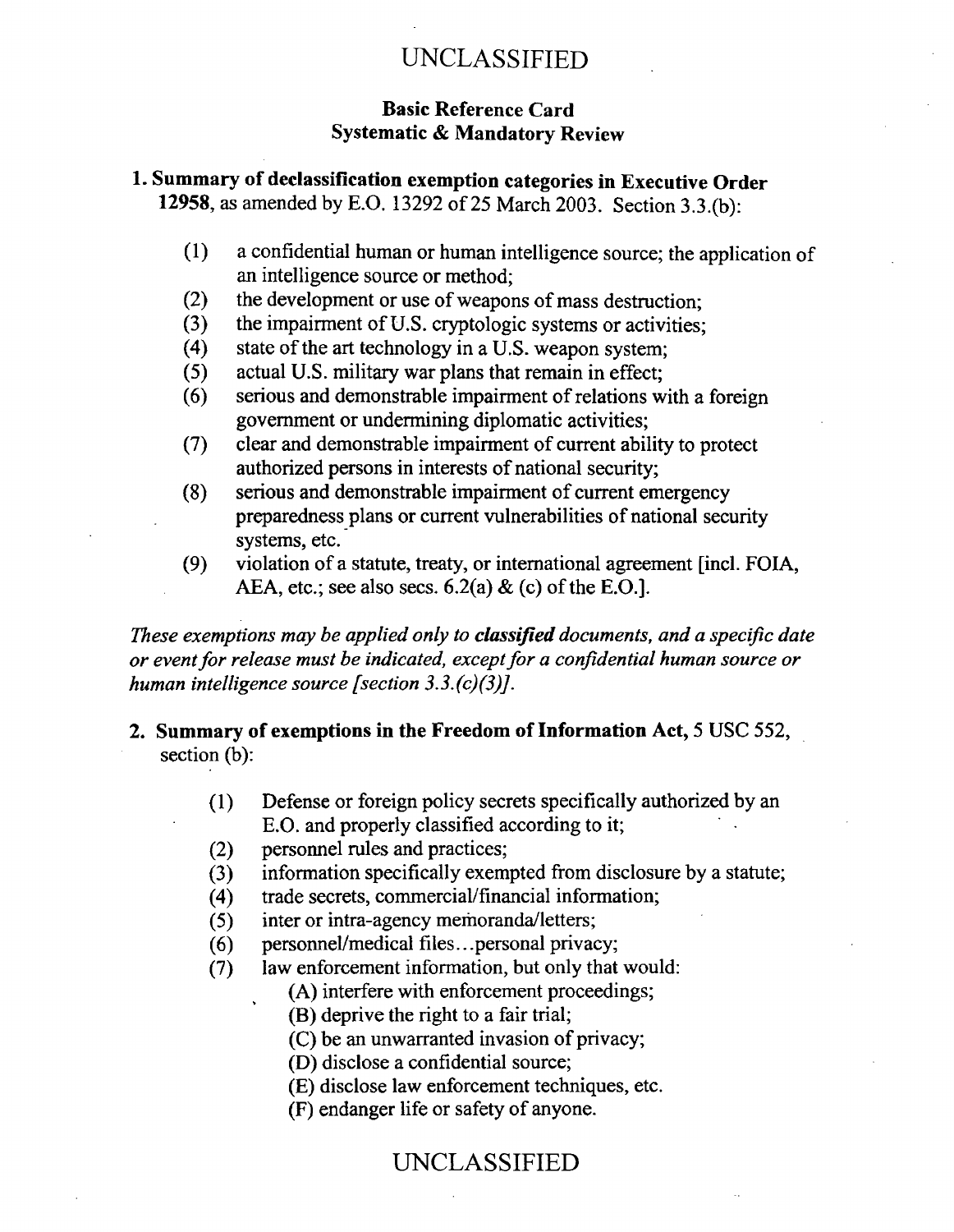#### -2-

#### **3. Common statutes for FOIA b(3) and E.O. b(9) exemptions\*:**

- EX Arms Export Control Act, 22 USC 2778
- AE Atomic Energy Act, 42 USC 2011 [RD/FRD]
- CA Central Intelligence Agency Act, 50 USC 403 (a)
- XA Export Administration Act, 50 USC 2411 (c)
- FA Federal Aviation Administration Act, 49 USC 1504
- FS Foreign Service Act, 22 USC 4003 & 4004
- NA Immigration  $\&$  Nationality Act, 8 USC 1202 (f)
- TA Income Tax Act, 26 USC 6103
- IR Iran-U.S. Claims, 50 USC 1701
- SA National Security Agency, 50 USC 402 [NSA]
- **10**  Other Intel Agency org/personnel info, 10 USC 424

Find USC code text at: http://uscode.hou se.gov/search/ criteria.shtml

*\*A b(9) statute applies only to classified information; a b(3) statute can apply. to either class or unclas information, e.g., the INA.* 

#### **4. Post-WW II Administration Dates**

| 1945-1953 | Truman     |
|-----------|------------|
| 1953-1961 | Eisenhower |
| 1961-1963 | Kennedy    |
| 1963-1969 | Johnson    |
| 1969-1974 | Nixon      |
| 1974-1977 | Ford       |
| 1977-1981 | Carter     |
| 1981-1989 | Reagan     |
| 1989-1993 | Bush 41    |
| 1993-2001 | Clinton    |
| 2001-     | Bush 43    |

As of 2007, NSC declassification waiver authority for the State Department covers NSC documents up to and including the second Reagan administration, viz., to 21 January 1989. However, see exceptions to the waiver in the White or Green Books for specific topics, prior to that date, which still must be referred to the NSC.

FRUS-M: SWWorrel: 6/4/2010, Classnet, Common, S: FRUS-M, exemptions card.doc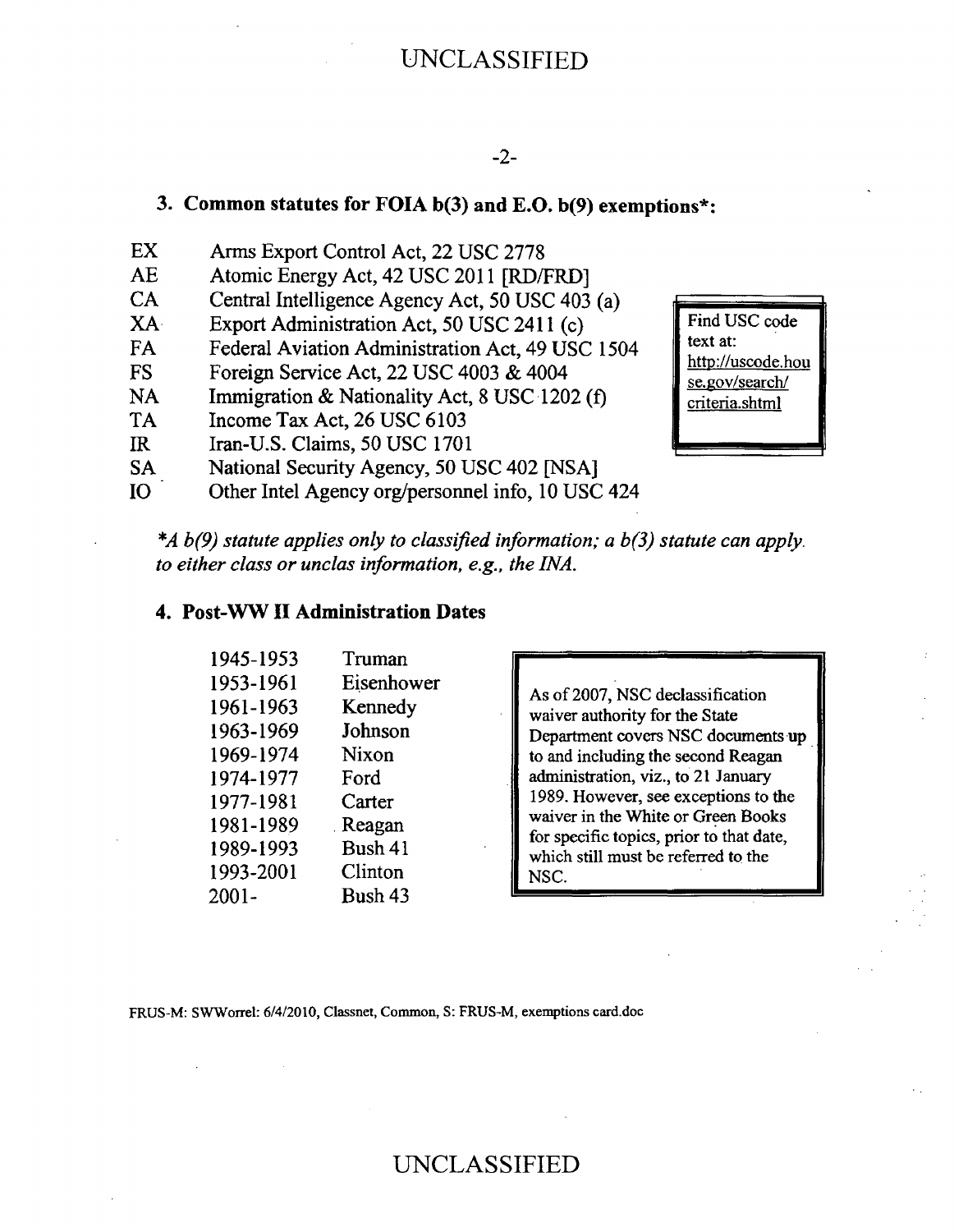### REVIEW RESULTS CODES (Determinations)

| DESCRIPTION<br>$\blacksquare$ | CODE |
|-------------------------------|------|
| RELEASE (in full)             | R    |
| EXCISE (release in part)      | P    |
| <b>DENY</b>                   | D    |

#### REFERRALS:

 $\ddot{\phantom{a}}$ 

 $\overline{a}$ 

 $\frac{1}{4}$ 

 $\hat{\mathcal{L}}$ 

 $\cdot$ 

| For Reply (direct reply)                               |   |
|--------------------------------------------------------|---|
| Transferred/no objection to release                    | O |
| Transferred/request partial release (excise)           | Ω |
| Transferred/request deny                               |   |
| Transferred for direct reply (no State equity)         |   |
| For Concurrence (and return, generally for State docs) |   |
| Recommend release                                      |   |

| Recommend partial release (excise) |  |  |  |
|------------------------------------|--|--|--|

#### OTHER FINDINGS

| Document not relevant (non-responsive)                                                                                                                                           |  |
|----------------------------------------------------------------------------------------------------------------------------------------------------------------------------------|--|
| Duplicate within case/duplicate to same<br>requester in another case (NOTE: enter<br>document number and previous case number<br>of its duplicate on Reviewer's Notes "RN" line) |  |
| Missing or illegible document (not reviewed)                                                                                                                                     |  |

Adapted from Gray Book, DLRW/page 11. SWW, 5119/2010, Classnet, Common, S:, FRUS-M, Review Results Codes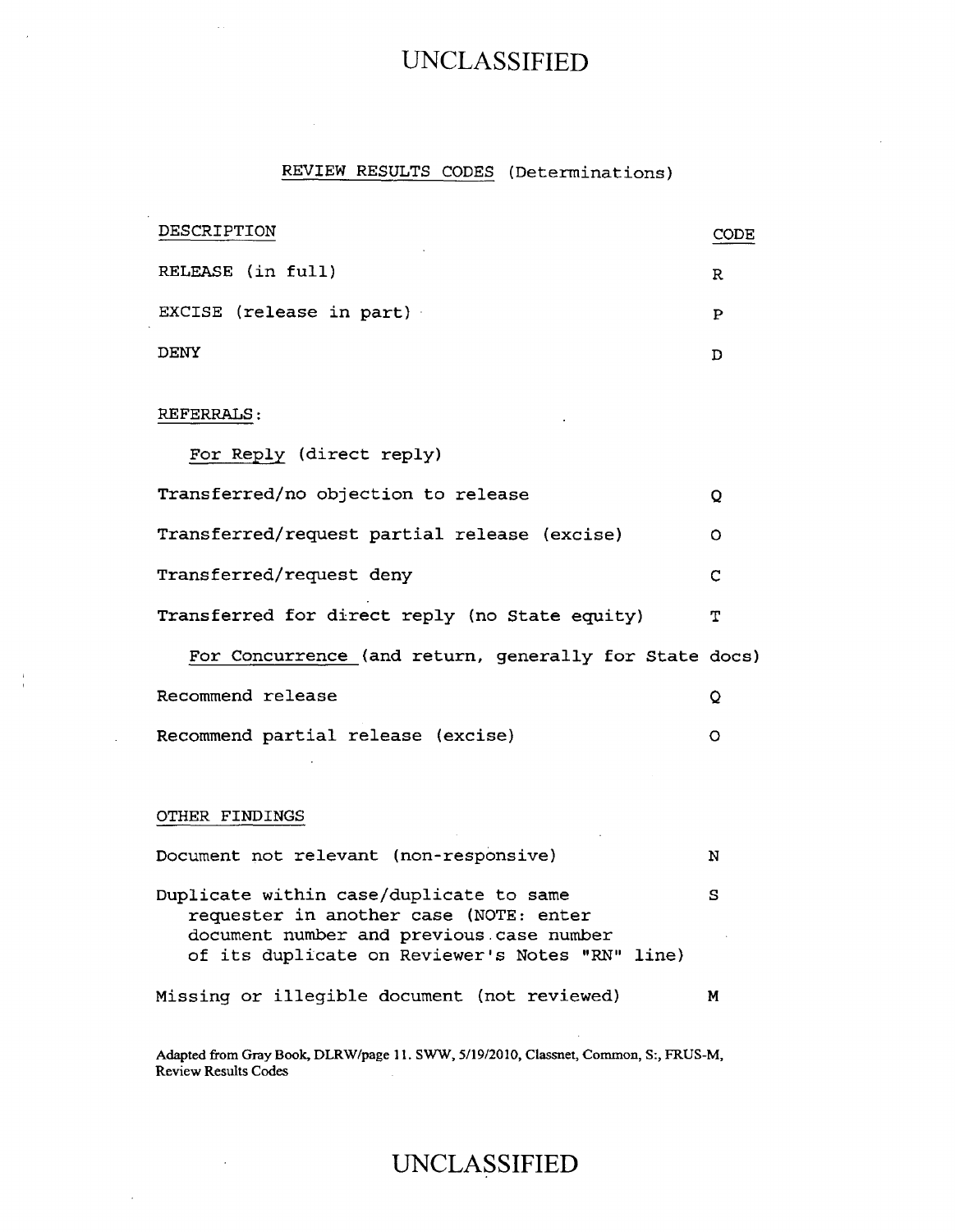#### UNCLASSIFIED

## NSC GUIDANCE FOR SRP REVIEWERS

January 2008

#### INTRODUCTION

This working guide is based on the NSC waiver authority granted to the State Department by the NSC Memoranda of William H. Leary to Margaret P. Grafeld of August 5, 2004 and November 9, 2006 and as further interpreted by NSC in training provided for SRP Reviewers on October 21,2004.

This guidance *entirely replaces* earlier guidance memoranda and waiver authorities from the NSC and applies to the "systematic declassification review" of "documents with a primary NSC equity located within State Department records. created prior to January 20, 1989, that are intended for eventual transfer to the National Archives." This includes all such documents through the end of the second Reagan administration. There is no waiver authority for documents created on or after January 20, 1989.

The NSC waiver authority gives the Department of State reviewers authority to make exemption, declassification, and referral decisions under E.O. 12958 using State declassification review guidance for the great majority of documents containing NSC equity. This will relieve the NSC staff of the necessity to review a large number of records. However, this waiver authority identifies certain clear and specific types of documents that must still be referred to the NSC for final determination whether to withhold or release. These exceptions to the waiver are spelled out in the August 5 NSC memorandum (in the White Book) and discussed below.

• Unclassified NSC documents should be carefully reviewed for sensitive information, as the NSC from time to time has discovered new sensitivities in such documents, even though they are 25 years old or older. The NSC has made clear, however, that they expect us to exercise restraint in referring any unclassified documents.

#### UNCLASSIFIED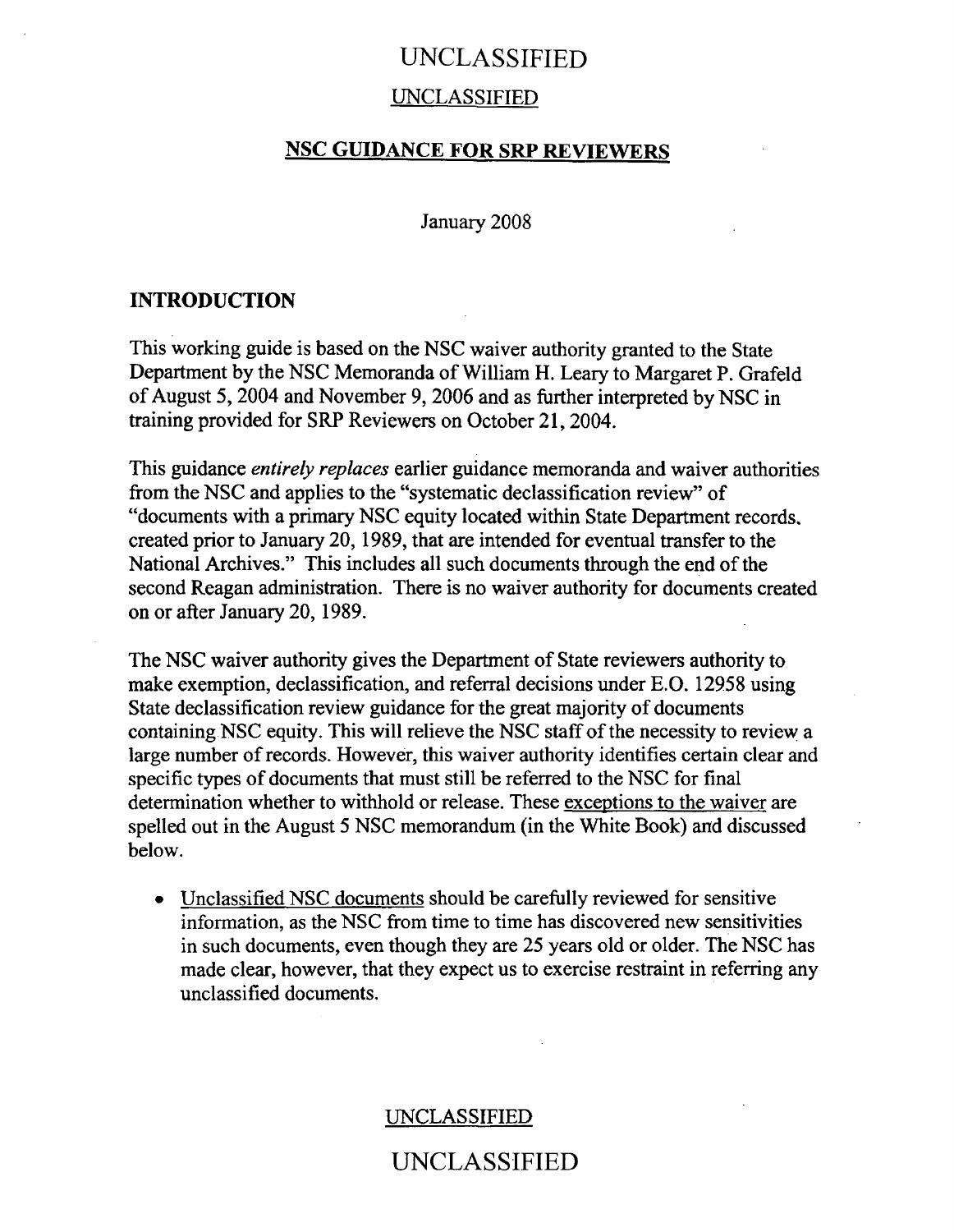# UNCLASSIFIED UNCLASSIFIED -2-

#### Types of documents that must be referred to the NSC

Only the following types of *(classified)* White House, NSC, or NSC equity third-agency documents that were created prior to January 20, 1989, including preliminary drafts:

1. NUMBERED PRESIDENTIAL DIRECTIVES and their equivalents from earlier administrations that have not been declassified in full by the NSC, including the following:

| $NSC$ ####       | (National Security Council Policy Papers—Truman and          |
|------------------|--------------------------------------------------------------|
|                  | Eisenhower Administrations, 1947-1961)                       |
| NSCID##          | (National Security Intelligence Directives—1947-1977)        |
| <b>NSAM</b> #### | (National Security Action Memoranda—Kennedy and Johnson      |
|                  | Administrations, 1961-1969)                                  |
| <b>NSDM</b> #### | (National Security Decision Memoranda—Nixon and Ford         |
|                  | Administrations, 1969-1977)                                  |
| <b>NSSM ####</b> | (National Security Study Memoranda—Nixon and Ford            |
|                  | Administrations, 1969-1977)                                  |
| <b>PD</b> ####   | (Presidential Directives—Carter Administration, 1977-1981)   |
| <b>PRM ####</b>  | (Presidential Review Memoranda—Carter Administration, 1977-  |
|                  | 1981)                                                        |
| NSDD ####        | (National Security Decision Directive—Reagan Administration, |
|                  | 1981-1989)                                                   |
| NSSD ####        | (National Security Study Directive—Reagan Administration,    |
|                  | 1981-1989)                                                   |

- *The numbered Presidential Directives listed in the 12 December 2007 "Presidential Directives Declassified in Full List" (found in the "Blue Book" and "White Book") should not be referred to the NSC. Discontinue using any older NSC declassification action lists.*
- *Check any document you propose to release against the date and page count shown in the 2007 list. The NSC's declassification action applies only to the actual directive, identified by date and page count, not to appendices, attachments or related documents.*
- *Note that presidential directives not in the declassified list must be referred even if the review recommendation is for denial in full.*

*Note: The numbered Under Secretaries series are no longer listed in this category and the NSC asks that we no longer automatically refer them to NSC.* 

#### UNCLASSIFIED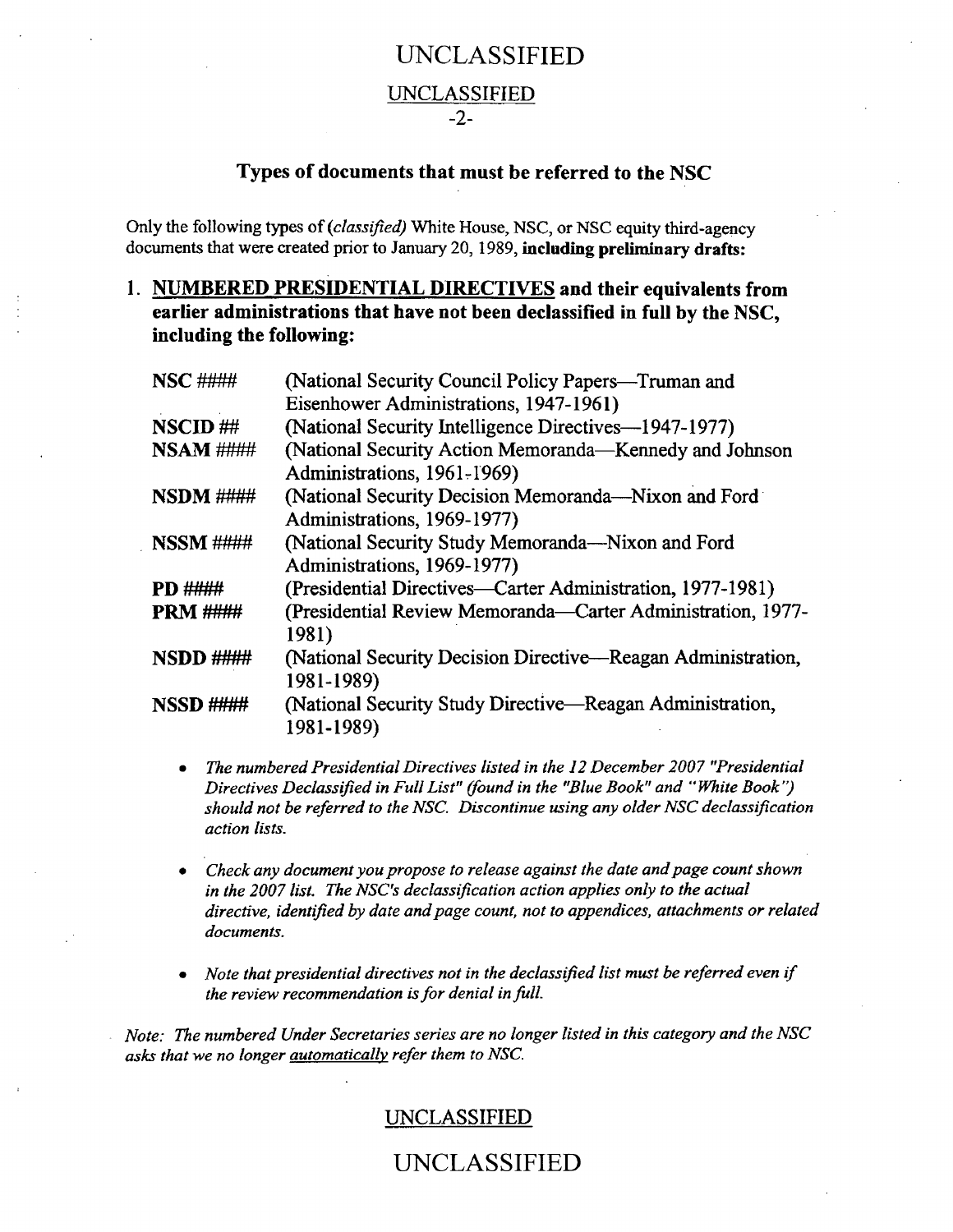#### UNCLASSIFIED

#### -3-

#### 2. MINUTES OR SUMMARIES (i.e. Summaries of Conclusions and Records of Action) of all NSC Meetings, including all meetings of only the NSC subgroups

listed below. This category includes all such documents, regardless of agency of origin.

National Security Council-minutes, summaries or records of action of meetings of the statutory principals are prepared by the NSC and are usually indicated by letters including:

NSC followed by a four-digit number, (e.g.: NSC1402, NSCMOS79, or NSCA0114 in the upper right hand corner of the document.)

Only the following NSC components or sub-groups are included:

Truman and Eisenhower Administrations (1947-1961}

| <b>OCB</b> | (Operations Coordinating Board) |
|------------|---------------------------------|
| <b>PSB</b> | (Psychological Strategy Board)  |

Kennedy and Johnson Administrations (1961-1969)

EX COM (Executive Committee of the NSC) SIG (Senior Interdepartmental *Group--not to be confused with the ad hoc SIGs (Senior Inter-Agency Groups) of later years that are not included in this category)* 

Nixon-Ford Administrations (1969-1977)

| <b>DRP</b>   | (Defense Review Policy Group)        |
|--------------|--------------------------------------|
| <b>IFRG</b>  | (International Finance Review Group) |
| <b>NSCIC</b> | (NSC Intelligence Community)         |
| <b>NSCRG</b> | (NSC Review Group)                   |
| <b>SRG</b>   | (Senior Review Group)                |
| <b>VP</b>    | (Verification Panel)                 |
| <b>VSSG</b>  | (Vietnam Special Studies Group)      |
| <b>WSAG</b>  | (Washington Special Action Group)    |
|              |                                      |

Carter Administration (1977-1981)

| PRC         | (Presidential or Policy Review Committee) |
|-------------|-------------------------------------------|
| SCC         | (Special Coordination Committee)          |
| <b>SCCM</b> | (Mini SCC)                                |
| PRCM        | (Mini PRC)                                |
| CIWG        | (Counter Intelligence Working Group)      |
| ADH         | (Ad Hoc Committee—on various subjects)    |

Reagan Administration (1981-1989)

| (Crisis Pre-Planning Group)                   |
|-----------------------------------------------|
| (National Security Policy Group)              |
| (Policy Coordination Group [on intelligence]) |
| (Policy Review Group)                         |
|                                               |

#### UNCLASSIFIED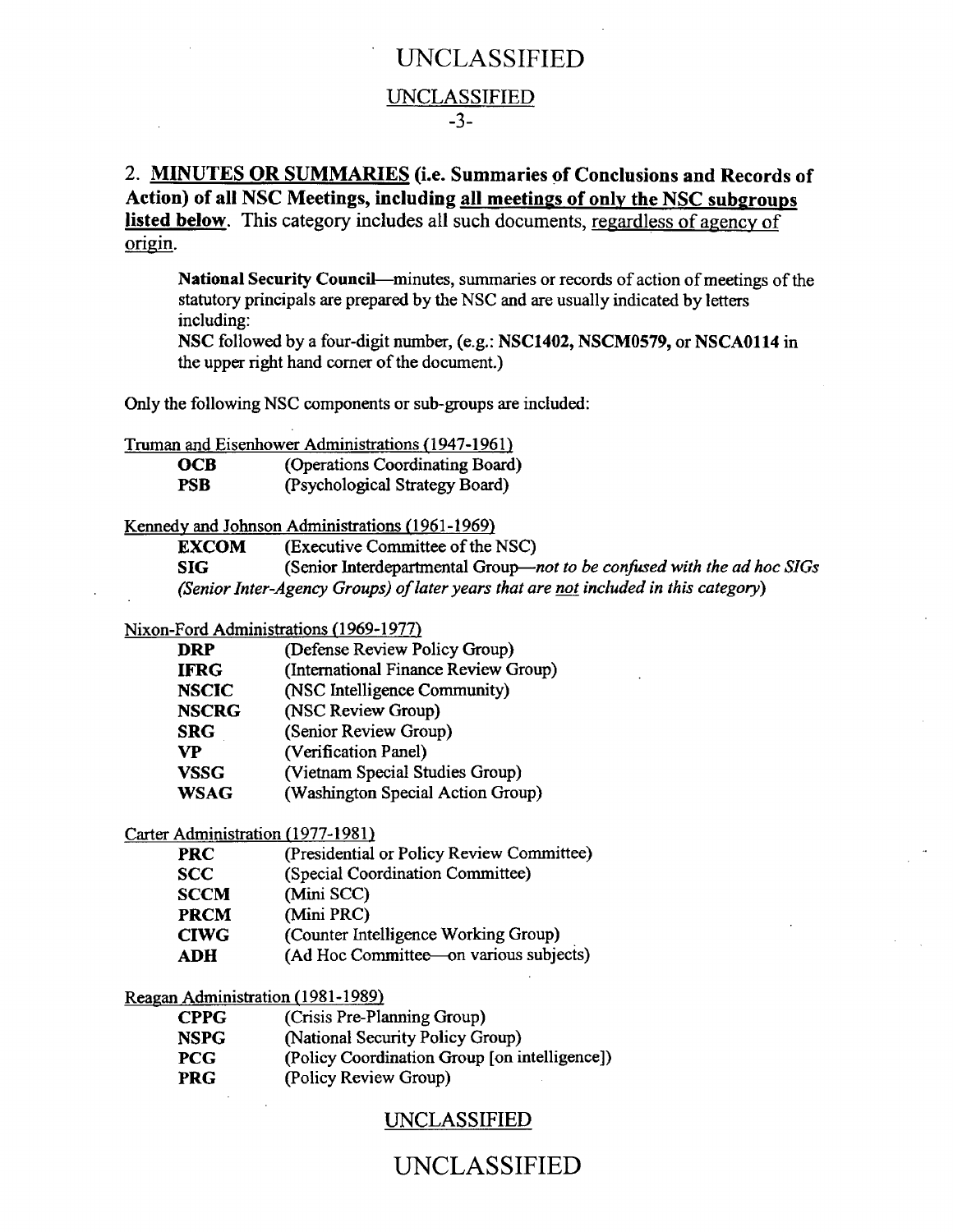#### UNCLASSIFIED

-4-

SSG . (Special Studies Group)

Note that the exceptions do not include the usual diplomatic memoranda of meetings with foreign leaders. These should be judged as if they were Department of State primary equities unless the content places them within the purview of one of the other exceptions.

#### 3. Documents *with substantive content* pertaining to:

• Presidential Directives *(as described under 1. above that have not been declassified by the NSC and including drafts of, citing the texts of, or responding to such PDs that remain classified);* or

• Minutes or summaries ofNSC meetings *(as described under 2. above).* 

### 4. All records, regardless of agency of origin, relating to:

- authorization to use weapons of mass destruction or
- the policy issue of United States "first use of nuclear weapons." *(even* if *the record contains only negative references to such authorization or first use).*

#### 5. Action memoranda *originated bv the NSC or White House staff to:*

- The President or the
- National Security Adviser

with the word "Action" in the upper left portion of the document.

*However, do not refer purely administrative-type appointment requests and the like.* Note that this excludes action memoranda from the Department of State to the White House unless they fall within one of the other exception categories.

#### 6. All records relating to covert activity:

originated or issued by the White House or NSC;

• all records, regardless of the agency of origin, that indicate or imply that covert actions were proposed, discussed, or approved in the White House, the NSC, or listed NSC sub-group meetings;

• Presidential Findings and Memoranda of Notification (MONs)

## UNCLASSIFIED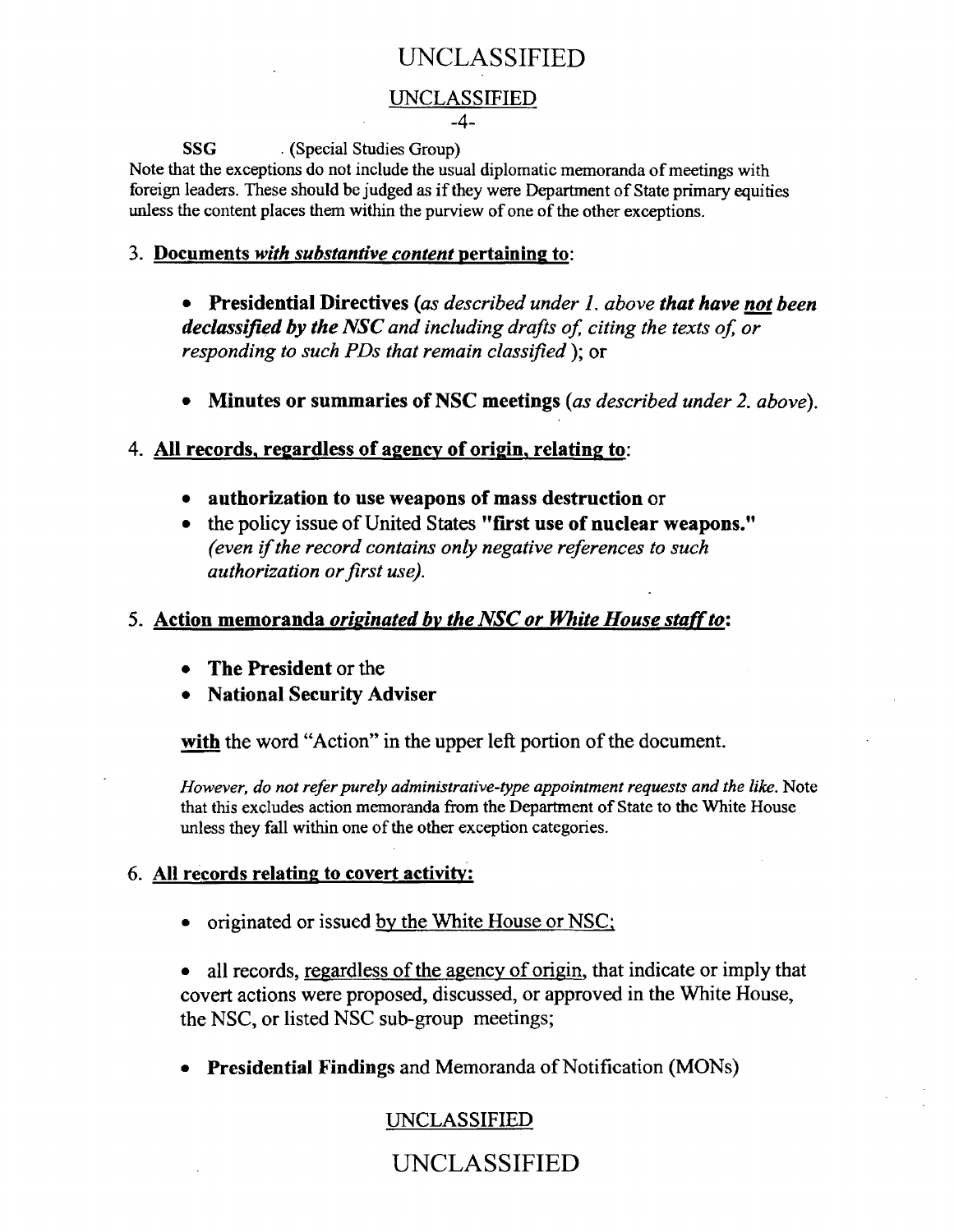#### UNCLASSIFIED

-5-

all meetings of the:

NSC 5412 Special Group NSC 5412/1 NSC 5412/2 303 Committee 40 Committee CI (Special Group, Counterinsurgency)

*Note that this definition of covert activity does not include intelligence collection activities.* 

#### 7. *NSC* Records identified as "Limited Access" or "System IV"

• "Limited Access." These are clearly marked with one or two Xs following the document identification number in the upper right hand comer of the document, e.g.: 770153X, 7700817XX, 0153X, 0817XX. Used from 1974-1981.

• "System IV." Reagan Administration records. These are marked in the upper right comer with "SYSTEM IV" and a seven-digit number. The sevendigit number begins with the year followed by a five digit number beginning with 4, e.g., a document from 1983 could be marked "SYSTEM IV 8340312." This system began in 1981 and ended in 1989.

8. All NSC interest documents proposed and under current or active consideration for publication in the Foreign Relations of The United States series. This referral requirement does not apply to the records retired by the State Office of the Historian, and is intended only to ratify current procedures for review of documents handled by the FRUS staff.

#### NSC Authorizations to State

With regard to the remaining White House, NSC, or NSC primary interest documents originated before January 20, 1989 (those that do not fall into one of the above exception categories), State is authorized to:

• refer such documents to third agencies when appropriate;

#### UNCLASSIFIED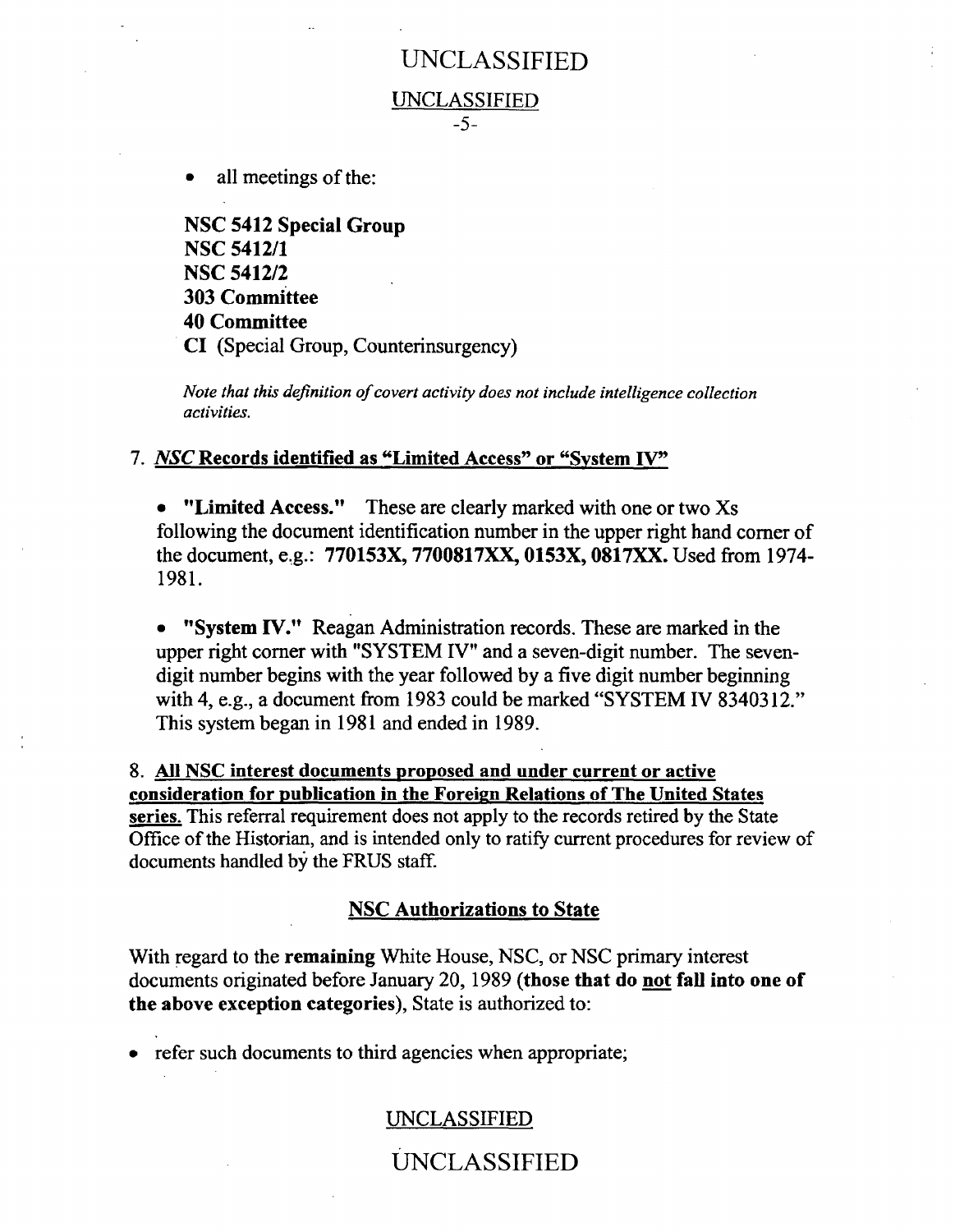## UNCLASSIFIED

#### -6-

• declassify State and NSC equities, consistent with applicable standards, such documents that do not contain third agency equities; and

• take final action on such documents that do not contain third agency equities.

Classification Downgrading: With regard to any NSC document over 25 years old, State is authorized to downgrade TOP SECRET security classifications to SECRET, with the exception of documents containing RESTRICTED DATA or FORMERLY RESTRICTED DATA, sensitive compartmented information (SCI), intelligence sources and methods, continuity of government information, or communications security (COMSEC) information. [NSC Leary memo to State Grafeld July 17,2003, in White Book, Tab A-13.]

#### Procedural Handling by Reviewers at SRP/PR

1. Was the document originated by the NSC or the White House, or does it have an NSC primary interest?

2. Is the document dated prior to January 20, 1989?

3. Then, if the document falls under one of the seven exception categories that require referral to the NSC, as listed above, first review for State and other agency equities:

a) If State is willing to release, simply refer to the NSC and any other equity holders.

b) If the document should be withheld by State under E.O. 12958, in most cases exempt as usual, prepare an SRP-2, and collar the document, and include the NSC as a referral.

c) However, if the document which State wishes to withhold is a presidential directive as defined in exception category 1 above, or a substantive response to a still classified presidential directive, we will refer to NSC with a recommendation for exemption under E.O. 12958 (see below).

#### UNCLASSIFIED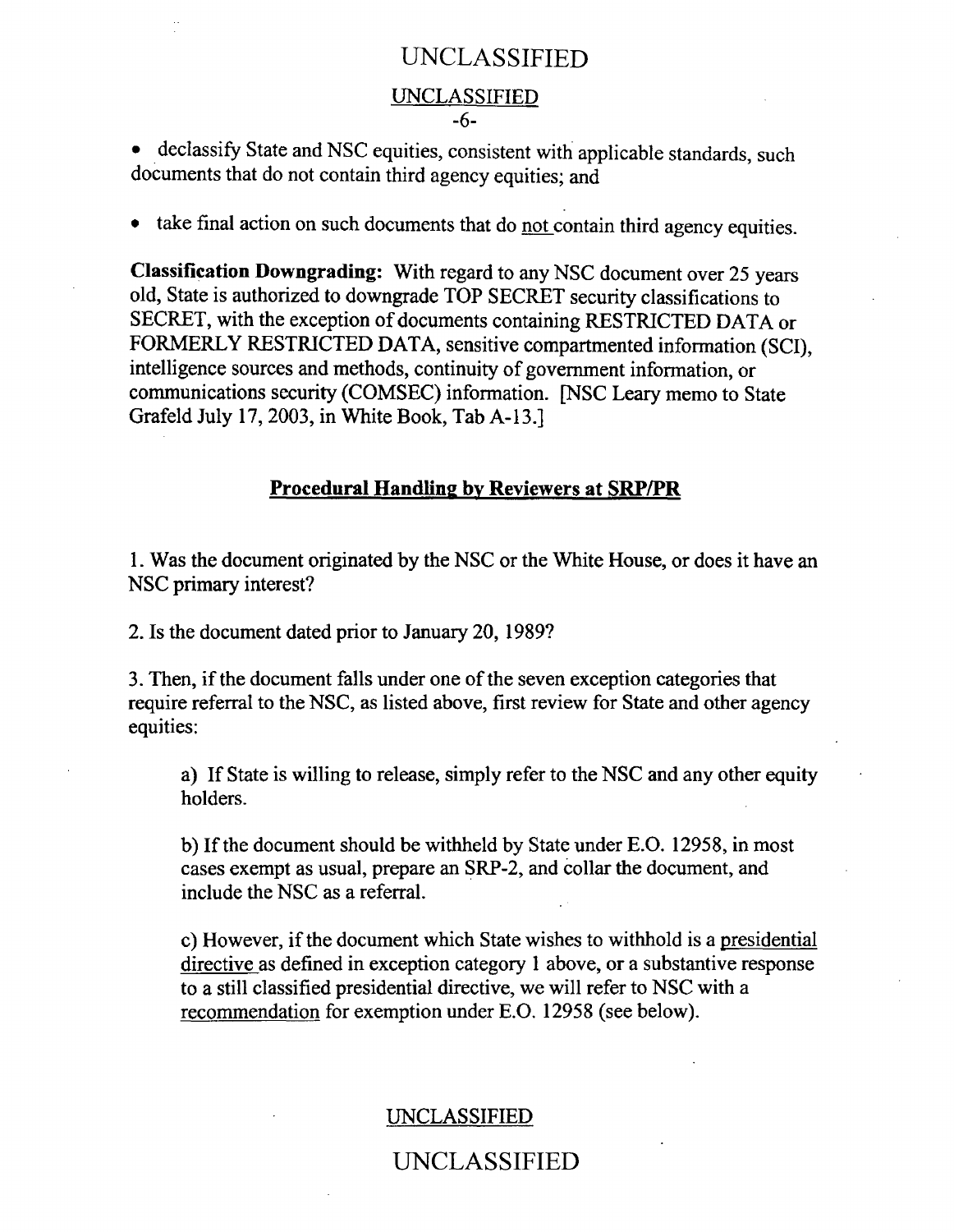# UNCLASSIFIED UNCLASSIFIED -7-

4. If the document does not fall under one of the seven exception categories and is dated prior to January 20, 1989, review for State and third-agency equities and make the determination as if it were a State Department document.

5. If the NSC/WH document is dated January 20, 1989, or later, an NSC referral is always required.

#### Recommending Exemption of a Presidential Directive

If the reviewer wishes to recommend that a previously not unclassified Presidential Directive be exempted under E.O. 12958 because State Department equities therein should be protected, the document will be handled similarly to the procedure now in place for dealing with "probable FRD" material being withheld but sent for determination to DOE.

1. Prepare an SRP-2 exemption form, and in the COMMENT block, write "Referred to NSC with recommendation."

2. Prepare the printed collar as follows:

UNCLASSIFIED